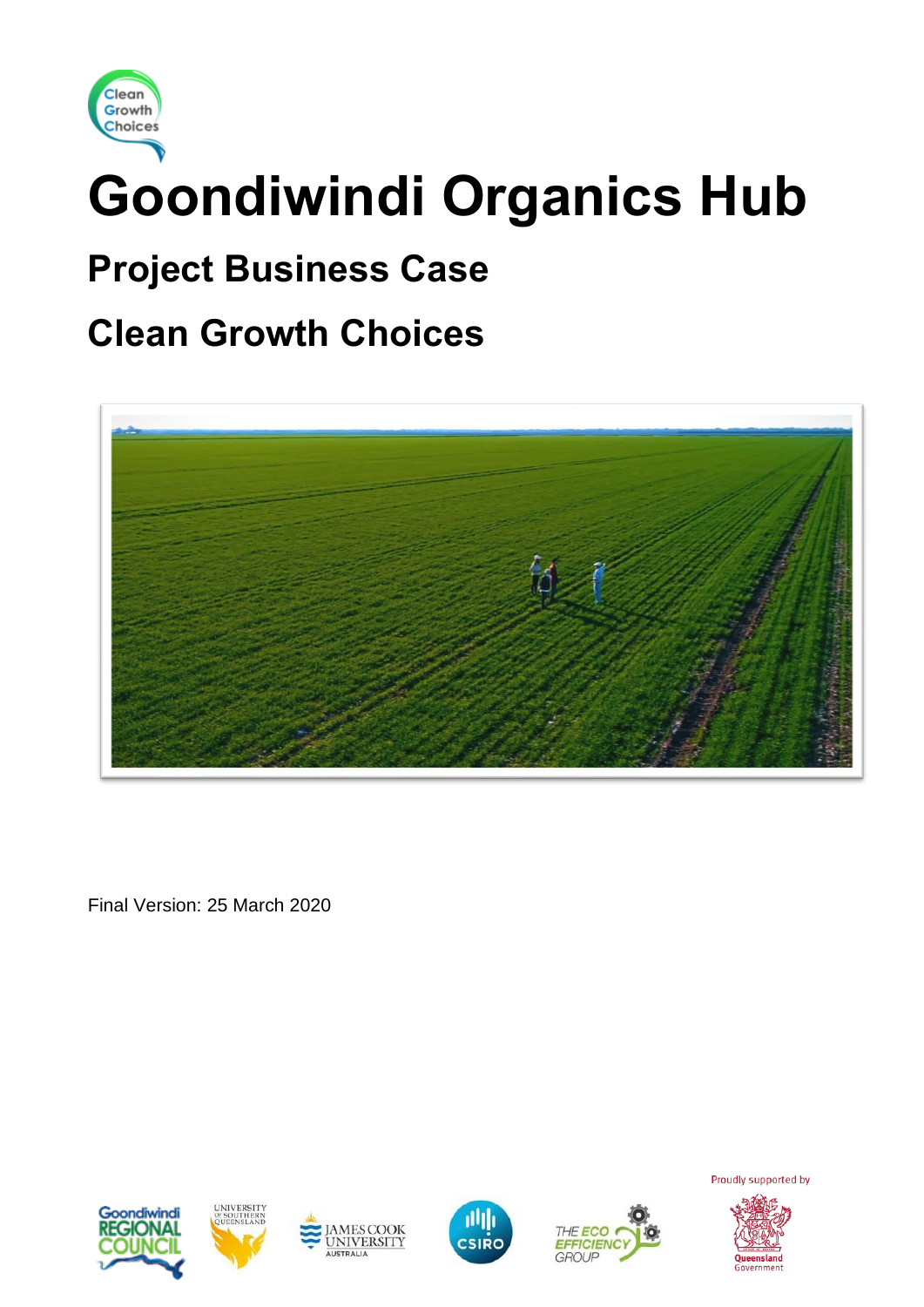# **Document Development History**

# **Build Status:**

| <b>Version</b> | Date             | <b>Author</b>        | Reason                                                        | <b>Sections</b> |
|----------------|------------------|----------------------|---------------------------------------------------------------|-----------------|
| Final          | 25 March 2020    | Andrew<br>Chamberlin | Final proof read                                              | All             |
| Final          | 9 December 2019  | Andrew<br>Chamberlin | Incorporate DES<br>feedback                                   | All             |
| 2.1            | 26 November 2019 | Andrew<br>Chamberlin | Additional<br>information and<br>additions by Nicole<br>Price | All             |
| 2.0            | 12 October 2019  | Andrew<br>Chamberlin | Restructure - take<br>out food waste<br>option                | All             |
| 1.1            | 31 July 2019     | Andrew<br>Chamberlin | Early draft                                                   | All             |

### Acknowledgements

The Clean Growth Choices Consortium would like to thank members of the community and local experts who participated in the workshop discussions. They made invaluable contributions to the process with their ideas and experiences.

We would also like to extend our sincere thanks for the continued support and help from the Goondiwindi Regional Council including Mayor Graeme Scheu, Councillors David Turner and Lachlan Brennan, CEO Carl Manton, Economic Development Officer, David Hayward, and facilitator Julia Telford with Lauren Marer and Yasmin Taylor of Engage and Create Consultants.

The Clean Growth Choices Consortium is comprised of experienced practitioners and academics from the University of Southern Queensland (USQ), James Cook University (JCU), CSIRO and The Ecoefficiency Group (TEG). The consortium team would like to acknowledge the strong support we received from the Queensland Department of Environment and Science (DES), especially from Georgine Roodenrys, Matthew Arthur, Sandra Avendano and Rosanna Virzi.

The Clean Growth Choices Consortium is delivering the Communities in Transition (CiT) pilot project with the support of the Queensland Government.

Extensive resources including case studies are available at:<https://www.cleangrowthchoices.org/>

Cover Photo: Goondiwindi Cotton tours – Drone. Source: Goondiwindi Regional Council











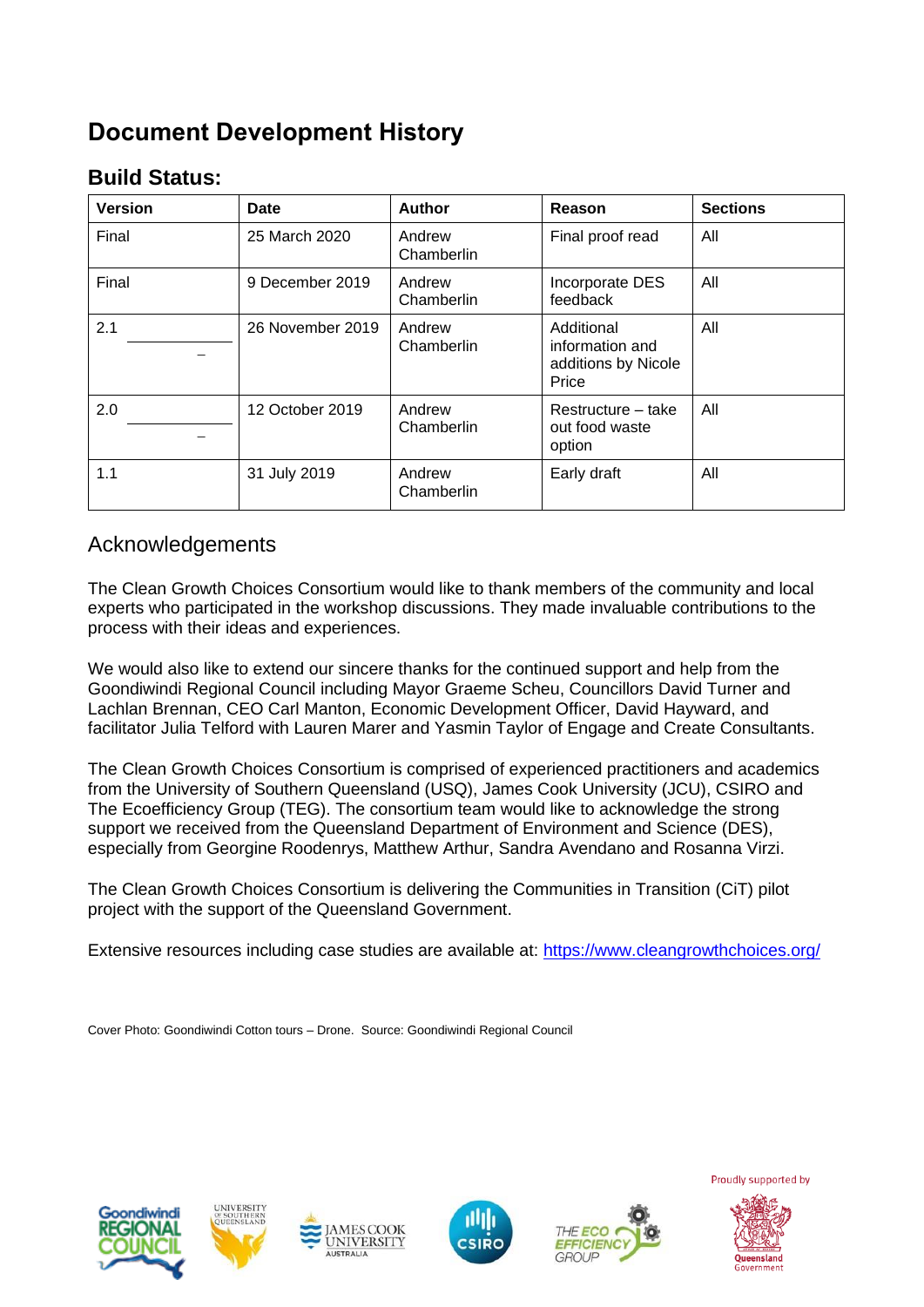# **Table of Contents**

| 3 Overview 6 |  |
|--------------|--|
|              |  |
|              |  |
|              |  |
|              |  |
|              |  |
|              |  |
|              |  |
|              |  |
|              |  |
|              |  |
|              |  |
|              |  |
|              |  |
|              |  |
|              |  |
|              |  |
|              |  |
|              |  |
|              |  |
|              |  |
|              |  |
|              |  |
|              |  |
|              |  |
|              |  |
|              |  |
|              |  |
|              |  |
|              |  |
|              |  |
|              |  |
|              |  |
|              |  |
|              |  |











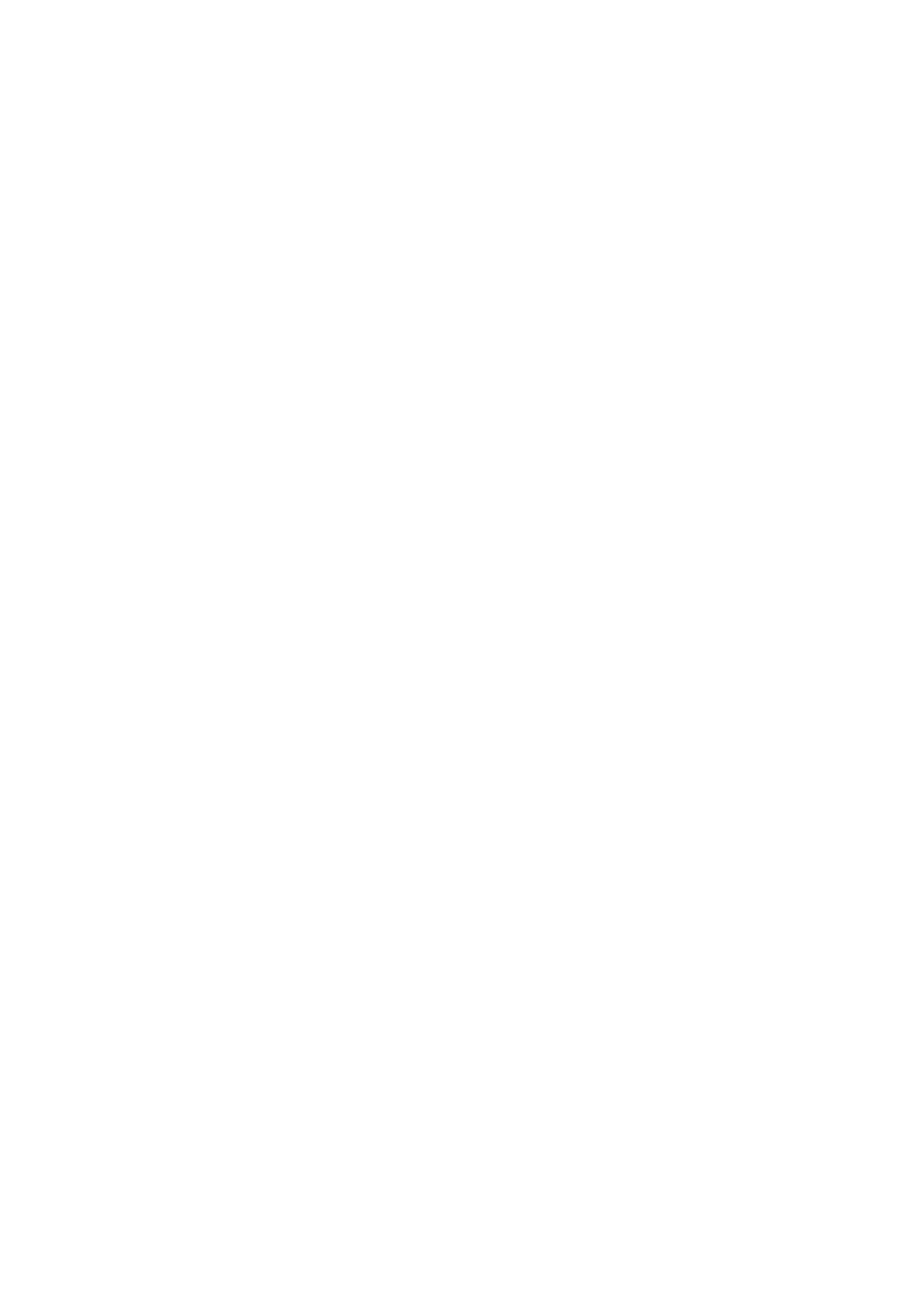# **1 Executive Summary**

This business case proposes a number of actions to develop additional value from resources in the Goondiwindi region by identifying and facilitating circular economy principles in the region. A number of steps and a new model is proposed to identify and engage a development partner to develop a system to add value to farm waste and other organic residues in the region.

The project highlights the benefits of a circular economy approach, starting with an industrial ecology framework to find initial opportunities. It seeks to assist individual businesses in achieving resilience by potentially reducing both waste and input costs. The project will establish networked industries of the future with new science and technology.

The project will deliver value under *the Queensland Waste Management and Resource Recovery Strategy*, particularly *Strategic priority 2: Transitioning to a circular economy for waste*. Value can be gained from material otherwise destined for landfill when there are increased options for reuse, recycling and recovery of resources, energy and fuels from waste. This business case proposes a project which will contribute to achieving the *Queensland Government WMRR Strategy* targets of 90% of all waste diverted from landfill by 2050.

[Our Future State:](https://www.ourfuture.qld.gov.au/gov-objectives.aspx) This business case advances projects that address a number of key government objectives including:

- Creating jobs in a strong economy by creating and maintaining jobs for regional employees in drought-affected communities
- Keeping Queenslanders healthy by reducing financial pressures on regional families and reducing suicides.

# **1.1 Communities in Transition (CiT): Clean Growth Choices**

The CiT Pilot Program delivers on the *Queensland Climate Transition Strategy*'s action to build leadership capacity within communities to develop place-based climate transition roadmaps. These roadmaps, and this business case, identify opportunities for economic and social development and climate resilience in regional Queensland. Opportunities range across a number of sectors including agriculture, waste, water supply, tourism, energy, manufacturing, transport and human services. The multidisciplinary nature of the business case means that other Queensland Government priorities are being indirectly addressed, thus offering an opportunity to leverage efforts across government.

The CiT Pilot Program contributes to reducing emissions by identifying economic opportunities that support the transition to a low carbon economy, under the *Queensland Climate Transition Strategy.* Importantly this business case identifies not only low emissions opportunities, but offers economic diversification to build resilience in regional economies.

The *Goondiwindi Living Roadmap* outlines how a group of Goondiwindi residents came together to develop this business case including the options canvassed by the groups.







**AMESCOOK** 

**UNIVERSITY** 



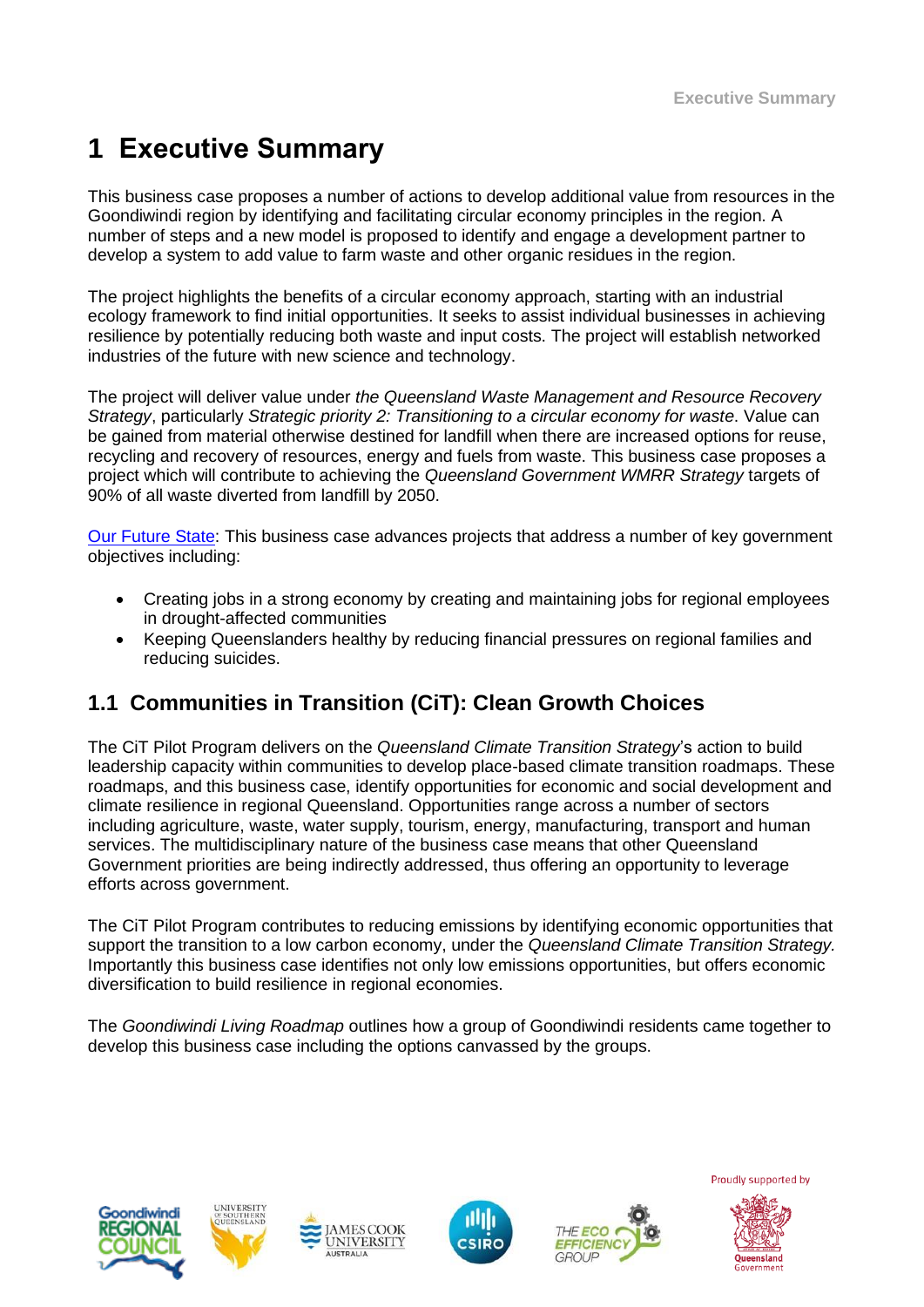# **2 Introduction/Background**

This business case establishes a pre-feasibility analysis of projects to secure long-term agricultural productivity in Goondiwindi. It recognises that soil health and water productivity will be key to the ongoing prosperity of Goondiwindi's agriculture sector.

The project has been identified in the Sustainable World Class Agriculture Pathway in the Goondiwindi Clean Growth Choices program. It has emerged from the Working Group's desire to empirically demonstrate the benefits of regenerative agriculture in improving water productivity and yield through a focus on soil health.

The project lays the foundation for a long-term move to more resilient and productive farming practices in the area. It consists of two main aspects:

- 1. Recirculating organic material to provide the opportunity to increase soil carbon and water holding capacity, whilst realising other benefits
- 2. Testing the efficacy of the resulting products by measuring aspects of soil health and farm profitability over time after the application of the above organic material.

The business case proposes a model to provide for the recirculation of food and agricultural residue and waste into a range of value-added materials to provide farm and community benefit and to answer the question posed by the Working Group: *Can it be demonstrated that regenerative agriculture increases gross margins?*

The project is developed in two levels:

- 1. Testing soil improvements and correlating them with productivity and profitability data
- 2. A project taking farm waste and returning nutrients to farmers along with other value-added products.

# **3 Overview**

### **3.1 Vision**

The vision is to develop a regenerative agriculture program with a new model for green and agricultural waste management that provides long-term improvement in soil organic matter and agricultural productivity.

# **3.2 Organisational Objective**

This project has been identified by the Goondiwindi Clean Growth Choices working group

The objective of the project is to build an evidence base to demonstrate whether there are tangible environmental and economic outcomes arising from regenerative agricultural practices.







**MESCOOK** 

**UNIVERSITY** 



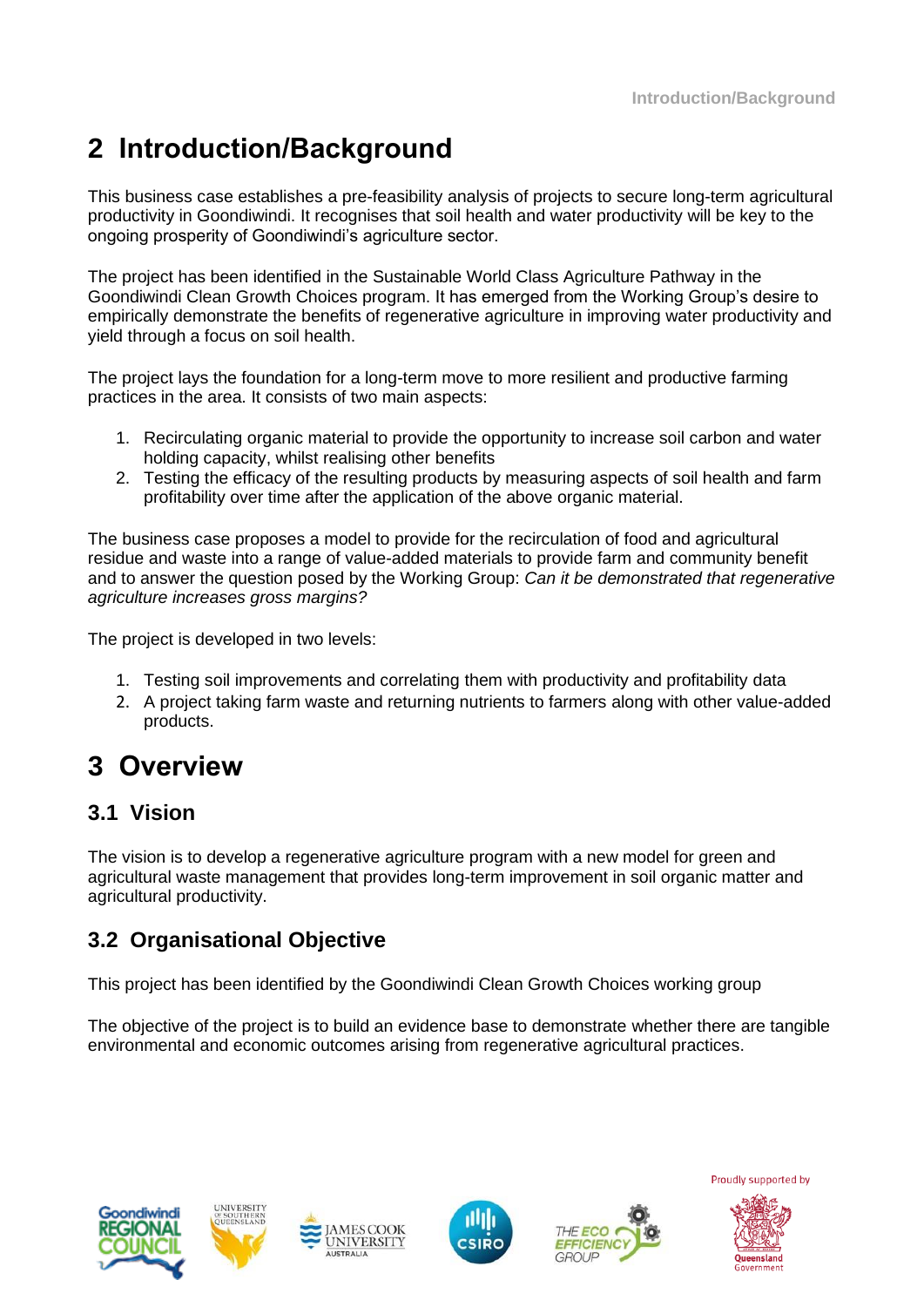# **4 The Business Case**

# **4.1 Purpose of the Business Case**

The purpose of the business case is to provide a pre-feasibility level assessment of a number of options to return nutrients to soil to achieve soil quality and water holding capacity improvements; leading to greater long-term productivity. The business case proposes three project options to achieve the above outcome.

This is a preliminary business case that will provide the working group with:

- 1. A sound basis for a decision to proceed to the recruitment of a project partner
- 2. The next steps and estimated costs to deliver the project.



### **Sustainable Development Goals**

The project aims to achieve sustainable economic development in Goondiwindi and, in particular, works towards achieving the following of the [United Nations Sustainable Development Goals](https://sustainabledevelopment.un.org/) (SDGs):

| <b>Number</b>    | Goal                                      | <b>Explanation</b>                                                                                                                                                                                                                                                                                                                                                   |
|------------------|-------------------------------------------|----------------------------------------------------------------------------------------------------------------------------------------------------------------------------------------------------------------------------------------------------------------------------------------------------------------------------------------------------------------------|
| SDG7             | Affordable and Clean<br>Energy            | Two key targets under the goal:<br>7.2: By 2030, increase substantially the share of<br>renewable energy in the global energy mix<br>7.3: By 2030, double the global rate of<br>improvement in energy efficiency.                                                                                                                                                    |
| SDG <sub>8</sub> | Decent Work and<br><b>Economic Growth</b> | Roughly half the world's population still lives on the<br>equivalent of about US\$2 a day with global<br>unemployment rates of 5.7% and having a job doesn't<br>guarantee the ability to escape from poverty in many<br>places. This slow and uneven progress requires us to<br>rethink and retool our economic and social policies<br>aimed at eradicating poverty. |











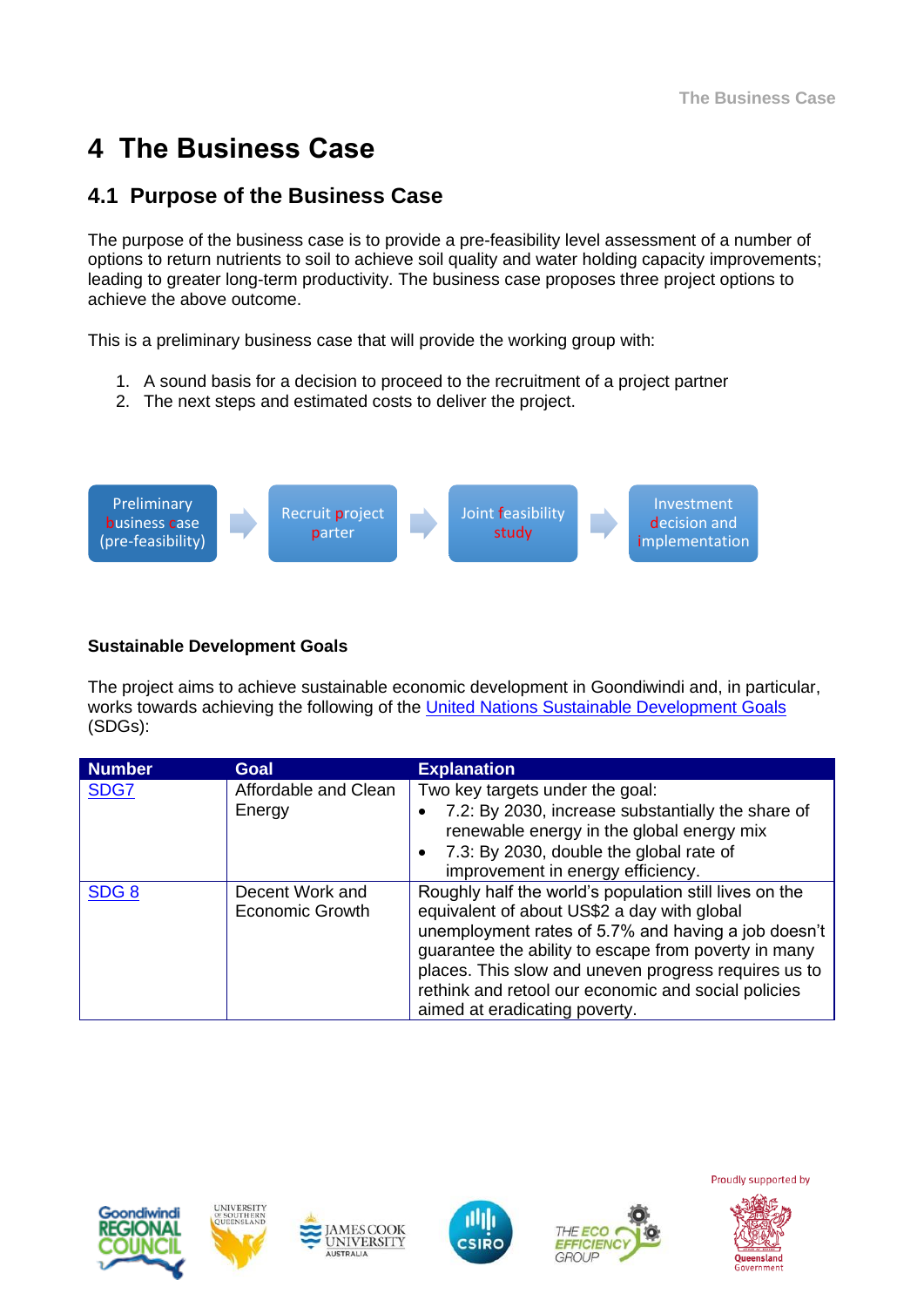| SDG <sub>9</sub> | Industries, Innovation<br>and Infrastructure | Investments in infrastructure – transport, irrigation,<br>energy and information and communication<br>technology – are crucial to achieving sustainable<br>development and empowering communities in many<br>countries. It has long been recognized that growth in<br>productivity and incomes, and improvements in health<br>and education outcomes require investment in<br>infrastructure.                                                                                                                                                                                                       |
|------------------|----------------------------------------------|-----------------------------------------------------------------------------------------------------------------------------------------------------------------------------------------------------------------------------------------------------------------------------------------------------------------------------------------------------------------------------------------------------------------------------------------------------------------------------------------------------------------------------------------------------------------------------------------------------|
| <b>SDG 13</b>    | <b>Climate Action</b>                        | Climate change is now affecting every country on<br>every continent. It is disrupting national economies<br>and affecting lives, costing people, communities and<br>countries dearly today and even more tomorrow.<br>Weather patterns are changing, sea levels are rising,<br>weather events are becoming more extreme and<br>greenhouse gas emissions are now at their highest<br>levels in history. Without action, the world's average<br>surface temperature is likely to surpass 3 degrees<br>centigrade this century. The poorest and most<br>vulnerable people are being affected the most. |
| <b>SDG 17</b>    | Partnerships for the<br>Goals                | A successful sustainable development agenda<br>requires partnerships between governments, the<br>private sector and civil society. These inclusive<br>partnerships built upon principles and values, a<br>shared vision, and shared goals that place people<br>and the planet at the centre, are needed at the global,<br>regional, national and local level.                                                                                                                                                                                                                                       |

# **4.2 Business Case Sponsor**

The business case is sponsored by the Department of Environment and Science (DES).

# **5 Situational Assessment and Problem Statement**

This section outlines the benefit to the region for proceeding with the one or more of the proposed options and contains:

- A description of the current situation, challenges and opportunities
- An assessment of how the opportunities are currently being met or not met
- An analysis of the gap between the current situation and the stated objective(s).

Agriculture is a significant contributor to Goondiwindi's economy, contributing \$530m<sup>1</sup> to GRP in 2015/16. The region is however subject to significant change. Steven Crimp, a climate applications scientist with the Climate Change Institute (CCI) at the Australian National University has found a number of critical climatic changes in the region<sup>2</sup> which, if they continue, will impact the choices farmers make about crops and future strategy:

<sup>2</sup> Somes, T., 2019, Data shows Goondiwindi climate is changing: GRDC Update













<sup>1.</sup>

**<sup>1</sup>** ABARES, Australian Agricultural Census 2015-16 visualisations, [http://www.agriculture.gov.au/abares/data/agricultural](http://www.agriculture.gov.au/abares/data/agricultural-census-visualisations)[census-visualisations](http://www.agriculture.gov.au/abares/data/agricultural-census-visualisations)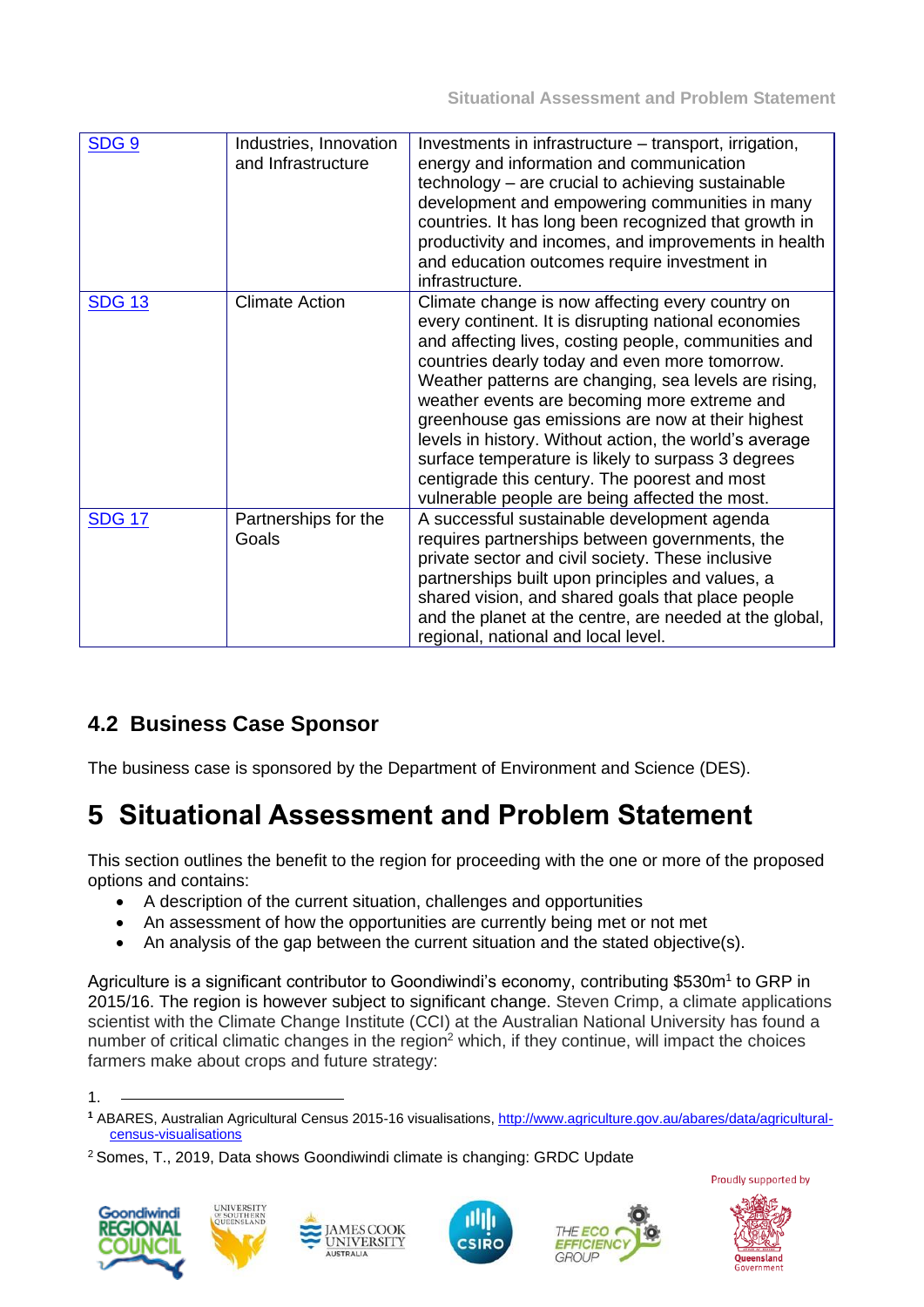- Warming has occurred between 1950 and 2018, with average temperatures now approximately  $1.1^{\circ}$ C warmer than in 1950
- Between 1950 and 1985, a maximum temperature of  $29^{\circ}$ C occurred on average 14% year. Between 1986 and 2018, this temperature occurred around 35% year
- The number of frost events (defined as below zero degrees) has more than tripled, with an average nine events now occurring most years
- The average length of dry spells has increased, as has the average time between rainfall events.

The working group wishes to adapt agricultural practices and systems to meet these challenges. At the same time, the working group recognises that there is a significant amount of underutilised organic matter and green waste in the region. This project reflects the desire to increase soil organic matter and carbon content, thus increasing the water holding capacity of the soil.

The Working Group considered the benefits of regenerative agricultural practices to improve soils with organic material and improve soil water retention. Appendix E contains background information on regenerative agriculture.



Figure 1: Results of AREMI Mapping with biomass data for Goondiwindi Region











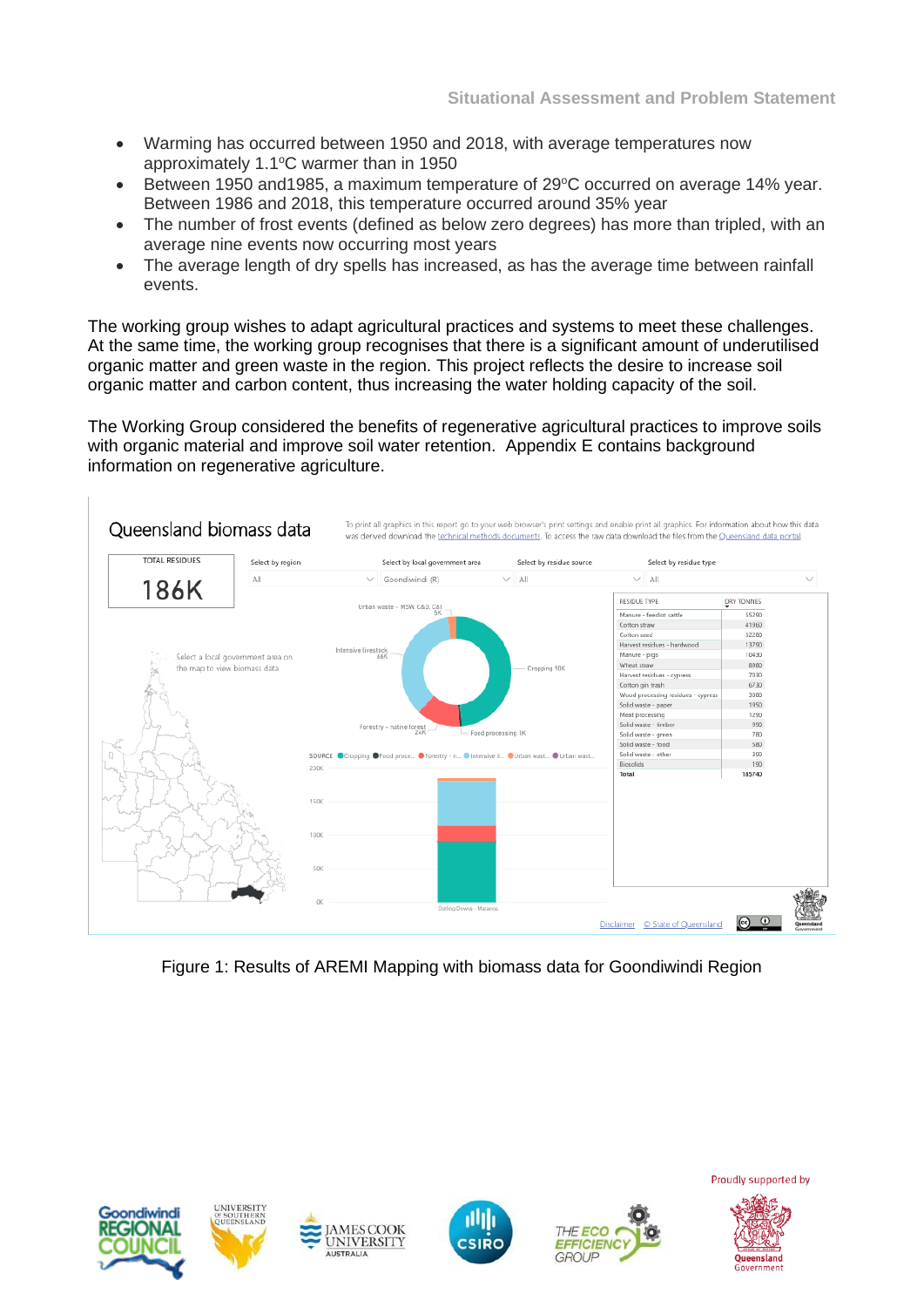There is a significant amount of farm residue available in Goondiwindi Region, and the AREMI<sup>3</sup> mapping initiative indicates significant residues available. This is shown by the [Queensland](https://app.powerbi.com/view?r=eyJrIjoiYTU2ZTQ4YzMtYzI0My00MzdjLWI5NmMtMjMxYTc4N2I1OTA2IiwidCI6ImQxNmRlNTMwLTk0ZTctNDE1OC1iN2UyLTZlZTIyMGFmNjI4ZCJ9)  [Biomass Map](https://app.powerbi.com/view?r=eyJrIjoiYTU2ZTQ4YzMtYzI0My00MzdjLWI5NmMtMjMxYTc4N2I1OTA2IiwidCI6ImQxNmRlNTMwLTk0ZTctNDE1OC1iN2UyLTZlZTIyMGFmNjI4ZCJ9) (Figure 1 above) which indicates that there is up to 186,000 tonnes of available biomass in Goondiwindi with some potential for adding value. Some of this waste is either already utilised (for example, cotton seed) or forms part of an urban waste stream (paper and food waste), so an assessment would be required to determine how much is readily available.

Opportunities to reduce greenhouse gas emissions have been strongly encouraged by the Emissions Reduction Fund with activities such as burning landfill methane gas and other waste, adopting energy efficiency technologies and the diversion of organic material for composting.

In Australia, 1.97 million tonnes of waste is used for energy recovery. 90% (130 landfills) of this is through landfill gas collection (methane-rich landfill gas is generated from food, garden and paper and cardboard waste in landfill waste streams). <sup>4</sup> <sup>5</sup> The captured methane is typically combusted to generate electricity that is sold to the grid.

A number of key challenges include:

- Energy recovery is typically undertaken by large landfill sites. Small landfill sites often just collect and flar the methane. This is because it is required by the landfill regulator to reduce o[d](#page-9-0)our or to generate credits under the Emissions Reduction Fund<sup>4</sup>
- In 2018 the Emissions Reduction Assurance Committee ruled that landfill gas collection operations will be unable to receive credits under the Emissions Reduction Fund after their standard seven-year contracts expire. Landfills will still be able to earn saleable 'large-scale generation certificates for producing renewable powe[r](#page-9-0)<sup>4</sup>
- There has also been a declining interest thought to be due to reduced quantities of organics sent to landfill, lower rainfall reducing degradation rates, more focus on flaring and local government data collection problems<sup>[4](#page-9-0)</sup>.

<span id="page-9-0"></span>

It is well recognised that soil organic matter is critical for soil health. It improves soil structure, drainage, moisture holding ability, and the retention and release of nutrients. Soil organic carbon is a measurable component of soil organic matter. Soil carbon levels have dropped by up to 50% of pre-agricultural levels in many areas.[2](https://www.futurefarmers.com.au/young-carbon-farmers/carbon-farming/importance-of-carbon-in-the-soil#r2) Most agricultural soils in Queensland contain between 0.5- 2.5% total soil organic carbon in the top ten centimetres of soil (5-25 t/ha of organic carbon or 8-40 t/ha of organic matter). <sup>6</sup> In the Goondiwindi area soil carbon levels are typically around 1%.

- o For every 1% increase in soil carbon, up to 144,000 litres of water per hectare can be stored in the top 30 cm of the soil<sup>7</sup>
- $\circ$  One tonne of soil organic carbon per ha (~0.1%) is associated with ~100 kg organic nitrogen and around \$150 – \$200 fertiliser replacement value of all nutrients. Therefore, a

CSIRO













<sup>1.</sup>

<sup>3</sup> <https://nationalmap.gov.au/renewables/>

<sup>4</sup> Blue Environmental, 2018, National Waste Report 2018

<sup>5</sup> Capturing the true wealth of Australia's waste 2017, Capturing the true wealth of Australia's waste

<sup>&</sup>lt;sup>6</sup> Future Beef, 2015, Soil organic matter and carbon in agriculture

<sup>7</sup> Christine Jones, Colin Seis, David Rowlings, Dr Maarten Stapper, Ian Moss, David Hardwick, and Bart Davidson, 2015, Building high carbon - low emission farming and grazing soils A land managers guide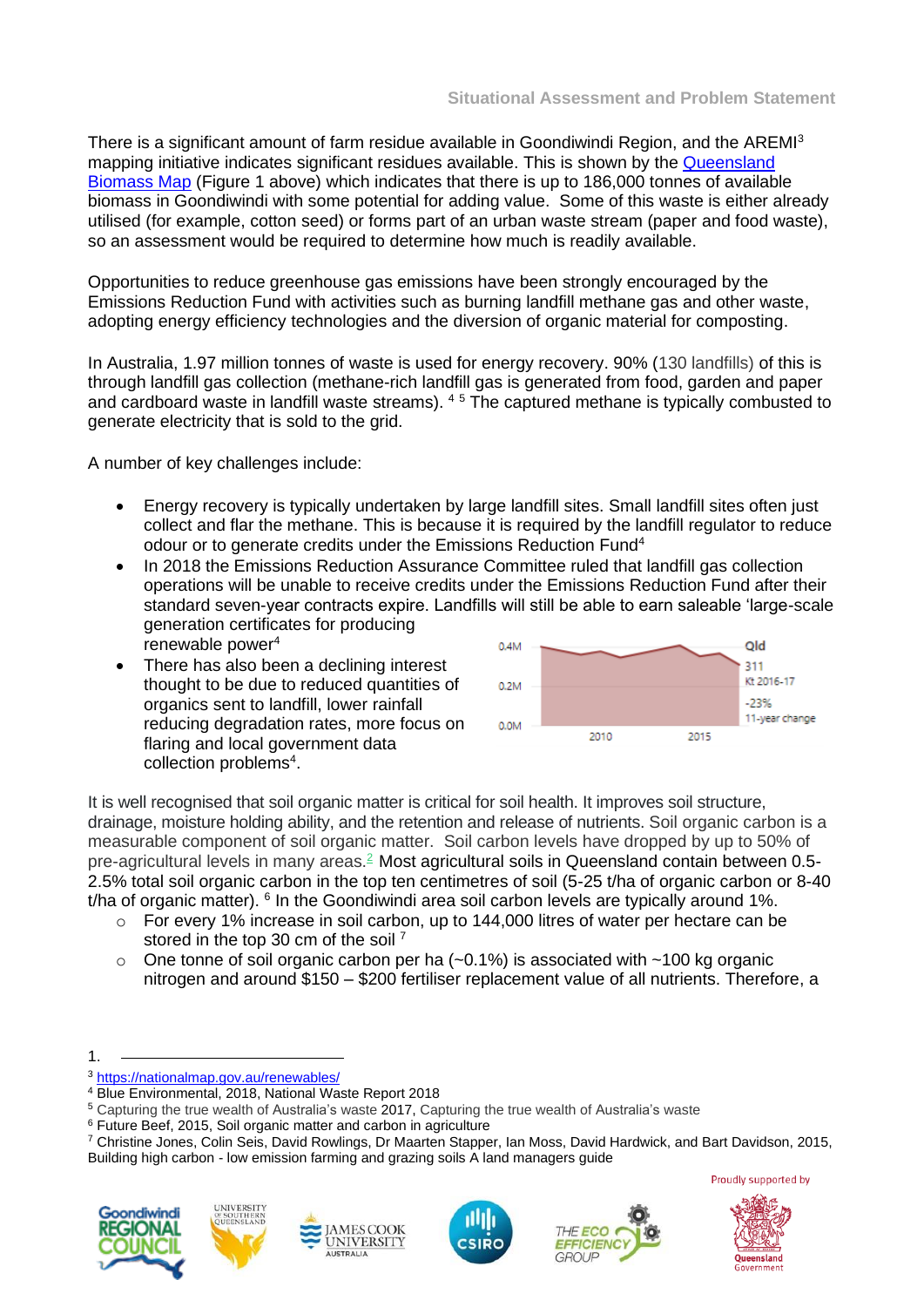1% change in soil organic carbon is associated with about a \$1500-2000 per ha gain or loss in soil nutrient value. <sup>8</sup>

Other councils are beginning to implement easy-wins. For example, Ipswich Council who has established a Green Waste Service which also takes kitchen vegetable waste and some paper that cannot be placed in traditional recycling bins (eg tissues) which is composted [https://www.ipswich.qld.gov.au/residents/waste/green\\_waste\\_service.](https://www.ipswich.qld.gov.au/residents/waste/green_waste_service)

# **6 Assumptions and Constraints**

The business case provides a pre-feasibility level assessment of the project. It has been prepared by the Clean Growth Choices team under the direction of the Clean Growth Choices working group. The working group largely consists of volunteers who are providing guidance and input.

Details of the amount of farm waste has been made available by farmers voluntarily and it is not known what proportion of the district's farm wastes are included or how accurately information has been provided. Other waste details have been taken from the AREMI Map.

#### **Box 2: Partnership Model for Project Development**

In a Partnership-type model, the Council and Community create the conditions for investment and seek industry partners to develop projects. Councils can significantly reduce the risk of projects and may also play a role as the owner of large areas of land. It is suggested that expressions of interest are invited from interested parties to initiate, build, own and operate a project to treat farm residues and other organic matter and generate value-added products including fertilisers, heat, methane, carbon dioxide and even hydrogen. The Council may offer land at reduced rent. The working Group will compile the following information in a data room to provide to potential proponents:

- details of potential sites with details of any approvals required
- Tentative commitments from businesses to supply materials and off-take products from the hub with any conditions
- letters of support from any regulatory authorities
- Details of the energy and water networks that may be available in the area and with any conditions
- Exclusivity (ie Council will work exclusively with the selected proponent for a certain period)
- Any other value, such as facilitation, pre-lodgement and approvals advice.

Proponents would be invited to express interest in developing the project in Partnership with the Council and working group and in their proposal should be asked to provide details of:

THE ECO

- the system and technology that they propose to use and details demonstrating its local suitability by farms and through their own research.
- their experience in initiating, building, owning and operating such developments
- 1 . <del>their level of commitment t</del>o the project

<sup>a</sup> Future Benf,<sub>1</sub>2015 oSeil organic matter and loaspon in agriculture dicating;

AL local employment Jonforcookties

o rent to be paid to Council (or other land owner) **Goondiwindi** revenues and incomes for the produ

 $\mathbf{C}^{\mathsf{L}}$  any other benefits to be accrued to the community

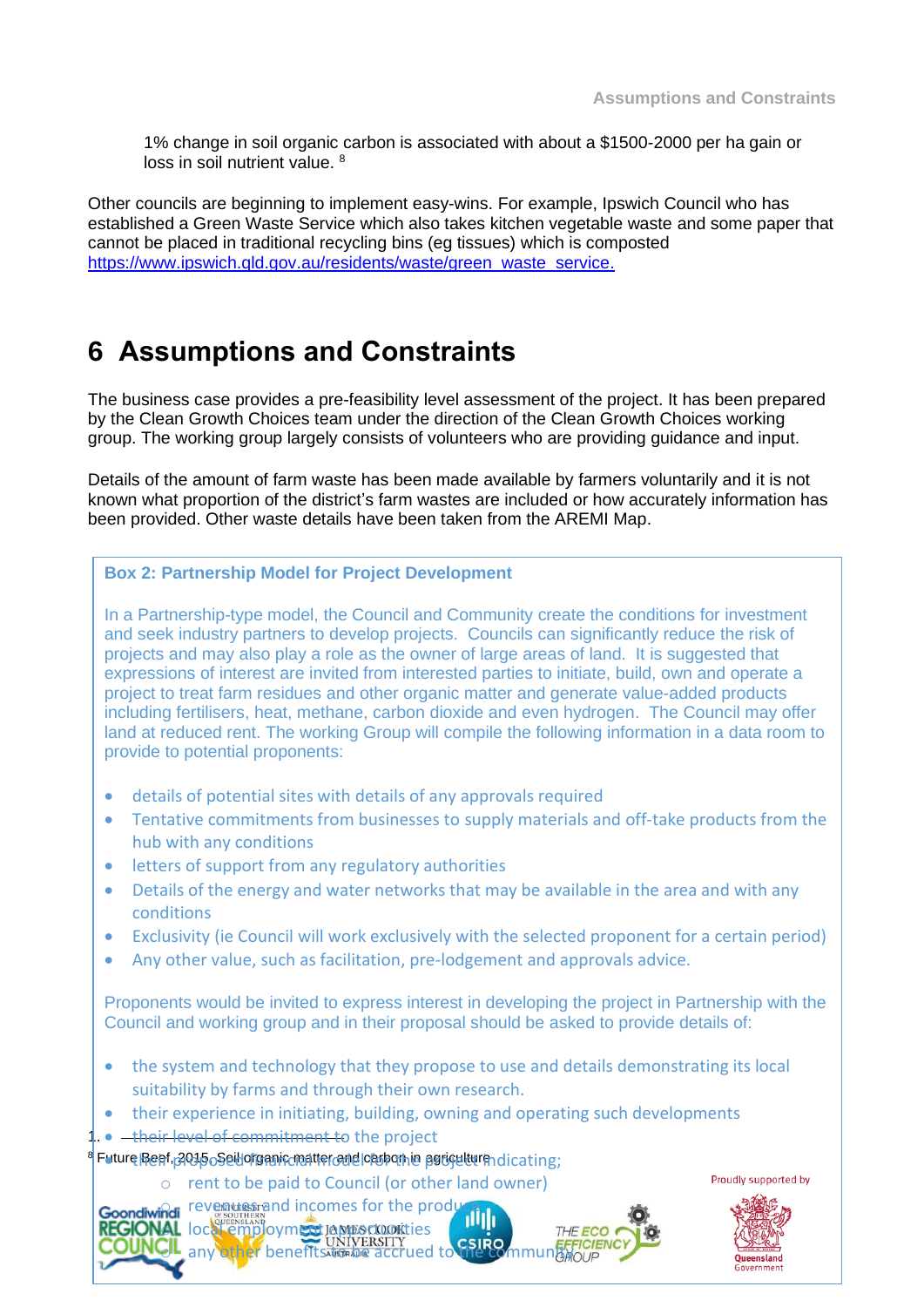This seems out of place

Details on the amount of business waste has been made available by small businesses voluntarily and it is not known what proportion of the local food wastes are included. Costings and pricing estimates are considered to be at a prefeasibility level of accuracy.

The project recognises that regenerative agriculture includes a range of practices, and this project focuses on a small component: the reuse of organic material.

# **7 Identification and Analysis of Options**

This is a high level analysis of the possible alternatives that could be employed to bridge the gap between the current situation and what is proposed, as outlined in Section 4.

# **7.1 Identification of Options**

Three options are provided for assessment. They are not mutually exclusive options and any number could be pursued. Option 1 can be adopted independent of the other options, though it is recommended that Option 1 is adopted to accompany either or both of Options 2 and 3 in order to prove the efficacy of those projects.

### **7.1.1 Option 1: Testing Regime for Soil Organics**

This option involves the testing of soils to verify improvements to soil, organic matter, soil carbon, water holding capacity, and other relevant measures. The objective of the testing should be to gather evidence to demonstrate the effectiveness of the organic material in improving soil and soil water holding capacity with the following groups of participants:

- 1. Farms that agree to participate in Options 2 and/or 3 below, noting that these will occur after a significant amount of time
- 2. A control group
- 3. Farms that are engaging in broader regenerative agricultural practices.

There are a number of farms in the region that are known to be working to improve their soil through the use of organic materials that could be incorporated into Groups 1 or 2 above, including:

- Feedlot (to be named) and DA Hall and Co egg farms at Pittsworth
- Other farms (to be identified by Waggamba Landcare).

Note that the soil testing method should be chosen so as to establish a baseline for carbon reporting to enable the farms to participate in carbon abatement markets.











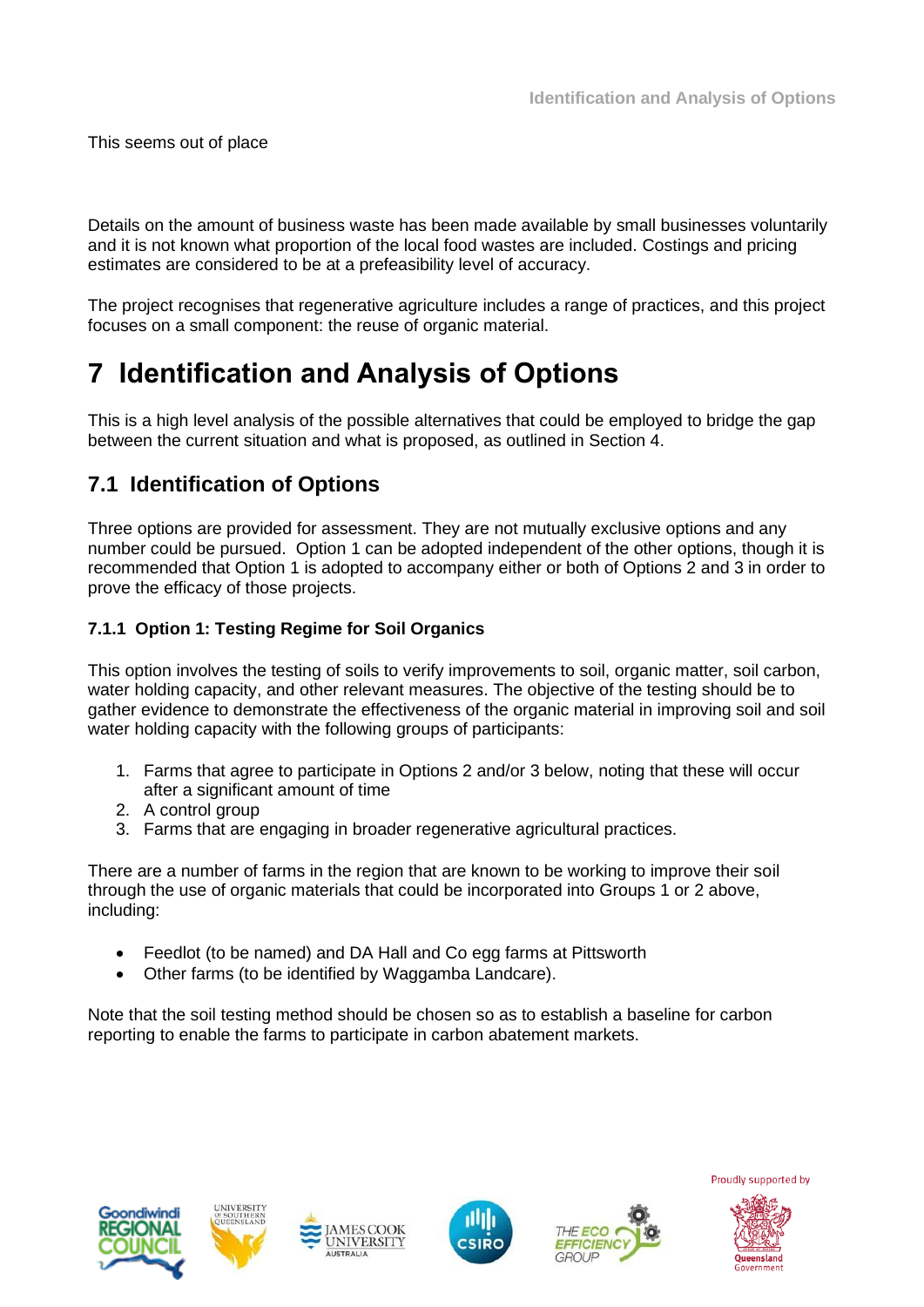### **7.1.2 Option 2: Farm Waste Recirculation Strategy**

This option involves the processing and beneficial reuse of farm materials through a central facility. The project would facilitate the processing and reuse of farm and other green waste through a "hub" located centrally. The process would occur such that:

- 1. Farmers deliver wastes to the hub
- 2. The Hub manages and processes the materials
- 3. Processed materials are collected and or delivered to farm.

Considerations for this option include:

- There are many possible variations of the above process including the materials
- Suitable site within a short distance to farms
- That the risks to sensitive land uses are managed, such as odours, rodents, noise, traffic
- Power connection and waste water connection
- The potential to produce gas and generate electricity to be exported to the grid
- Purchase/lease and operating costs of the land and technology
- Supply chain commitments long-term materials' availability to feed the hub and offtakers for materials
- Serviceability and repair response time of the machine if there is a fault
- Input Volume achieving the correct size for the unit.

This project involves seeking a suitable technology provider to develop a project in partnership through a Partnership Model (refer Box 2) competitive process as outlined below. As a partner, the successful proponent would have the opportunity to develop the project to the point of investment decision.

#### **Partnership Model**

It is suggested that expressions of interest are invited from interested parties to initiate, build, own and operate a materials hub. The working group will compile the following information in the form of a more comprehensive business case to provide to potential proponents:

- An inventory of farm wastes that may be available in the area and with any conditions of use
- Tentative commitments from farms to off-take organic material from the hub with any conditions
- Details of potential sites with details of any approvals required
- Letters of support from any regulatory authorities.

Proponents would be invited to express interest in developing the project in partnership with the Council and working group and in their proposal should be asked to provide details of:

- The technology that they propose to use to process materials supplied, and details demonstrating its suitability for the waste streams identified by farms and through their own research
- Their experience in initiating, building, owning and operating such developments
- Their level of commitment to this project











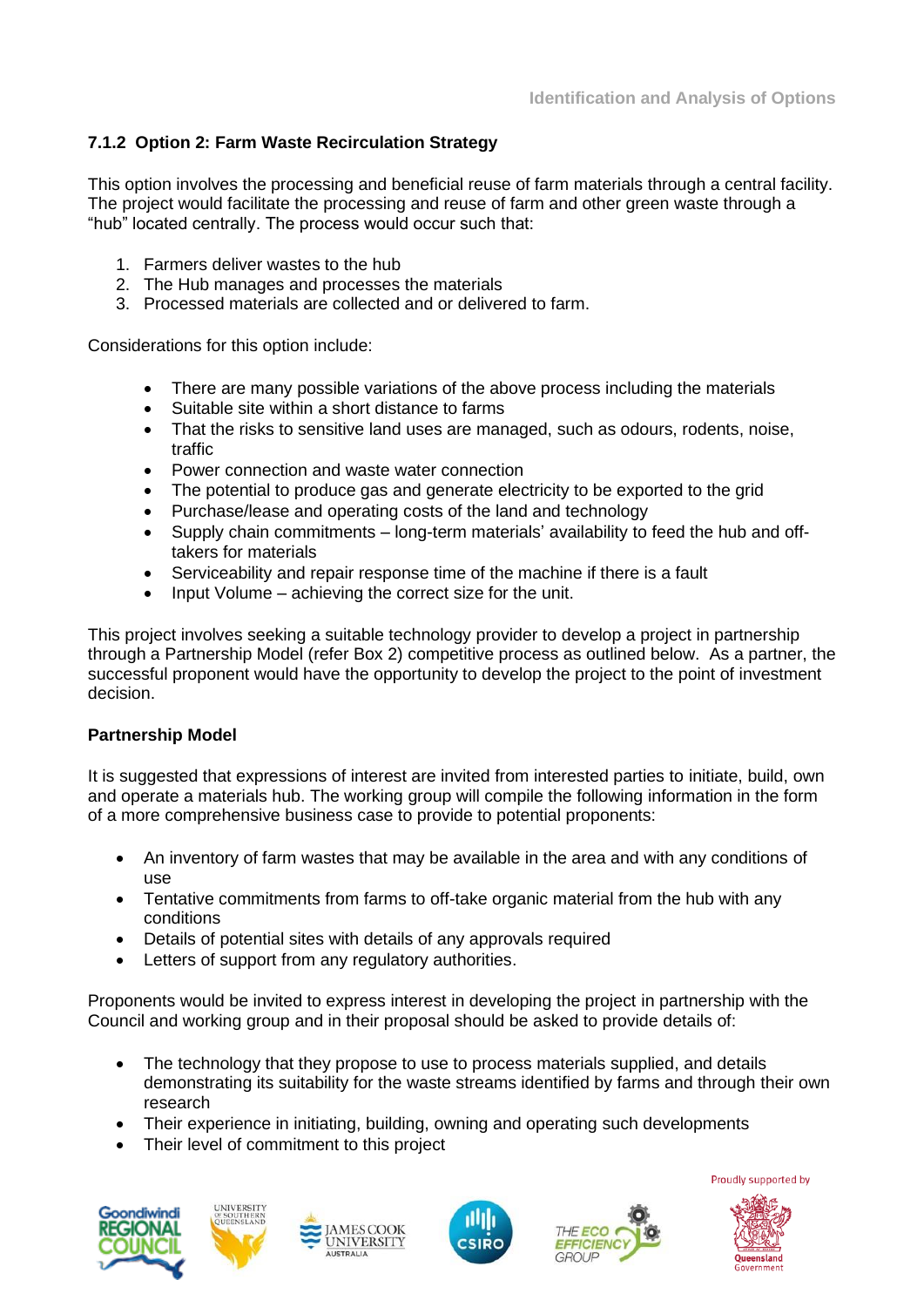- Their proposed financial model for the project indicating;
	- o Rent to be paid to Council (or other land owner)
	- o Revenues and incomes for the produce
	- o Local employment opportunities
	- o Any other benefits to be accrued to the community.

Option 1 should be conducted in conjunction with this option to verify soil quality improvements

# **7.2 Comparison of Options**

It is important to note that these options are not mutually exclusive, in that more than one could be selected and developed independently.

| <b>Criteria</b>                                                                                            | <b>Option 1: Testing</b>                                                                                                                                                                                  | <b>Option 2: Farm Waste</b>                                                                                                                                                                                                                                                                                                                                               |
|------------------------------------------------------------------------------------------------------------|-----------------------------------------------------------------------------------------------------------------------------------------------------------------------------------------------------------|---------------------------------------------------------------------------------------------------------------------------------------------------------------------------------------------------------------------------------------------------------------------------------------------------------------------------------------------------------------------------|
| Benefits:<br>Farmers<br>Council<br>Goondiwindi<br>community                                                | Potential for conclusive<br>$\bullet$<br>results                                                                                                                                                          | Removal of farm residues and<br>$\bullet$<br>increased availability of<br>organic materials to farmers<br><b>Reduced waste to landfill</b><br>$\bullet$<br>Utilisation of a vacant site<br>$\bullet$<br>Opportunity to start to gather<br>$\bullet$<br>other materials using the same<br>network once established<br>Low-risk way of engaging a<br>$\bullet$<br>developer |
| Disbenefits:<br>Farmers<br>Council<br>Goondiwindi<br>community                                             | Potential cost of testing<br>$\bullet$                                                                                                                                                                    | Time taken to secure the<br>$\bullet$<br>project<br><b>Potential in-kind contributions</b><br>$\bullet$<br>reqired to get the project to<br>complete feasibility                                                                                                                                                                                                          |
| Costs:<br><b>Direct</b><br>Indirect<br>Recurrent                                                           | <b>Testing costs</b><br>$\bullet$<br>Program management<br>$\bullet$<br>costs                                                                                                                             | Direct project development<br>$\bullet$<br>costs as per budget below                                                                                                                                                                                                                                                                                                      |
| <b>Risks:</b><br><b>Initial</b><br>$\bullet$<br>Minimisation/<br>mitigation costs<br><b>Resulting risk</b> | Low risk<br>$\bullet$<br>Some financial risk -<br>$\bullet$<br>cost of testing and<br>analysis<br><b>Potential for</b><br>$\bullet$<br>inconclusive results as<br>there are many<br>independent variables | Development risk - reduced<br>$\bullet$<br>through partnership model<br>that provides certainty while<br>reducing development phase<br>risks<br>Commercial risks -<br>$\bullet$<br>guaranteed supply of materials<br>to the plant<br>Commercial risk - guaranteed<br>$\bullet$<br>off-take of materials at a viable<br>price<br>Suitability of materials for farm         |













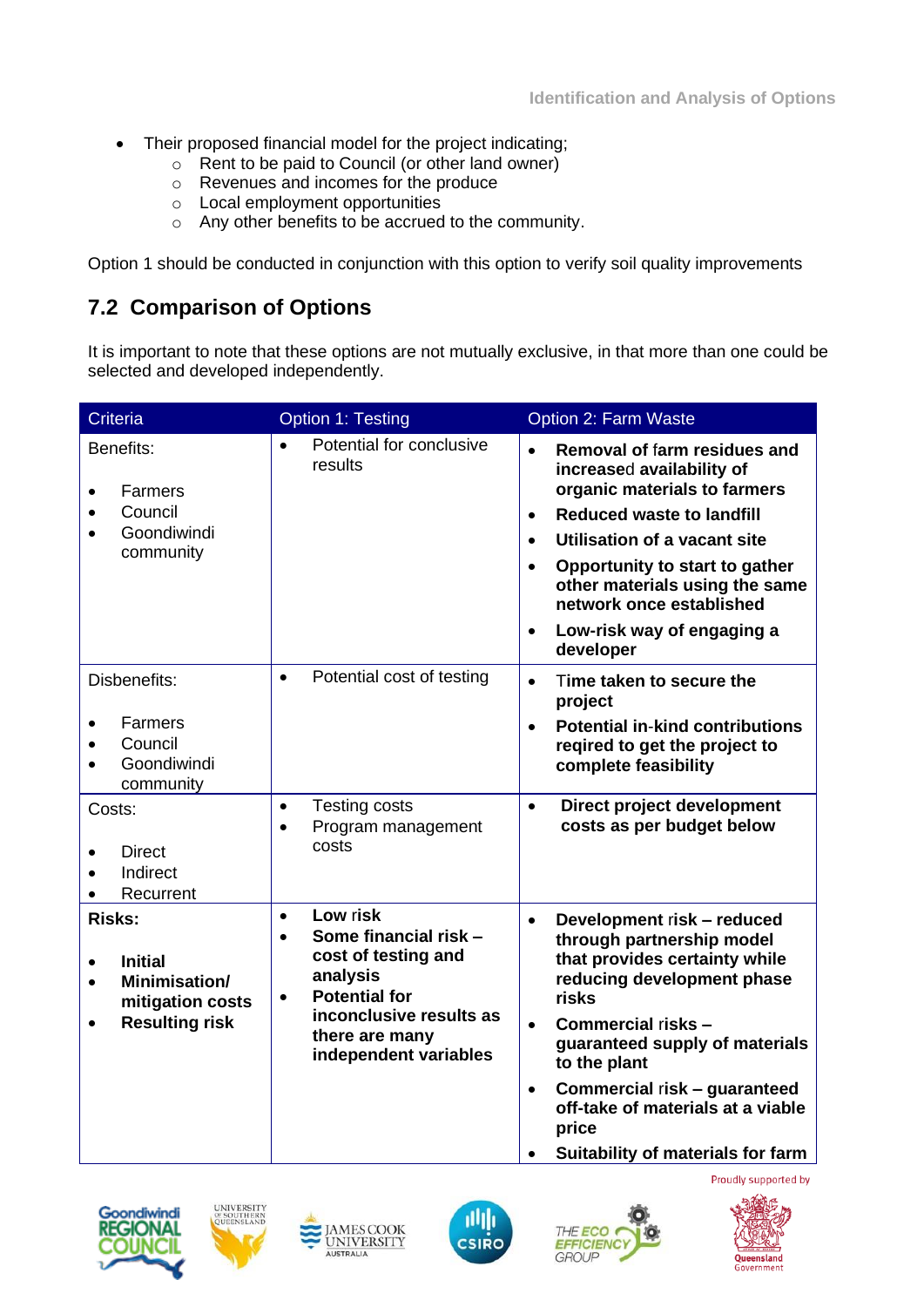|  | use<br>The current drought may limit |
|--|--------------------------------------|
|  | farms' participation                 |

### **7.3 Recommended Option**

The working group considers that options 1 and 2 should be progressed to detailed business case.

# **8 Risks and Benefits**

### **8.1 Matters to be considered**

Scientific and Economic Rigor: What needs to be tested and measured to ensure that the results can be demonstrated. There are two levels of testing for the project:

- 1. Farms that are participating or commencing regenerative agricultural practices independent of the project
- 2. Testing associated with the recirculation of farm materials:
	- a) Ensure no contaminants are moved to farms (testing material produced)
	- b) Measure benefits to the soil soil carbon, nitrogen, water holding capacity (baseline)
	- c) Changes in productivity that can be attributed to the project (yield, quality, water productivity)
	- d) Economic benefits from higher increase in yield and/or quality.

Waste regulations relating to the movement of agricultural waste – what requirements and costs does it introduce and will it pose a risk to the viability?

The location of the site needs to be suitable for the project and include the following characteristics:

- Suitable size to accommodate plant, and for storage and collection of materials of approximately one hectare
- Transport access and maneuvering space for vehicles
- Access to grid power, water and possibly a sewer
- Planning approvals or a reasonable prospect of gaining approvals
- A suitable distance from sensitive land uses to protect amenity.

A number of sites have been identified for initial assessment, and are subject to further investigation in subsequent stages of the project (Refer to Appendix D).

### **8.2 Risks**

The key risks that a detailed business case should resolve are the supply risks and off-take risks. That is, will there be a dependable, long-term supply of feedstock and customers for the outputs.

Technology Risk:

• Identifying the right technology once the supply and off-take risks have been managed











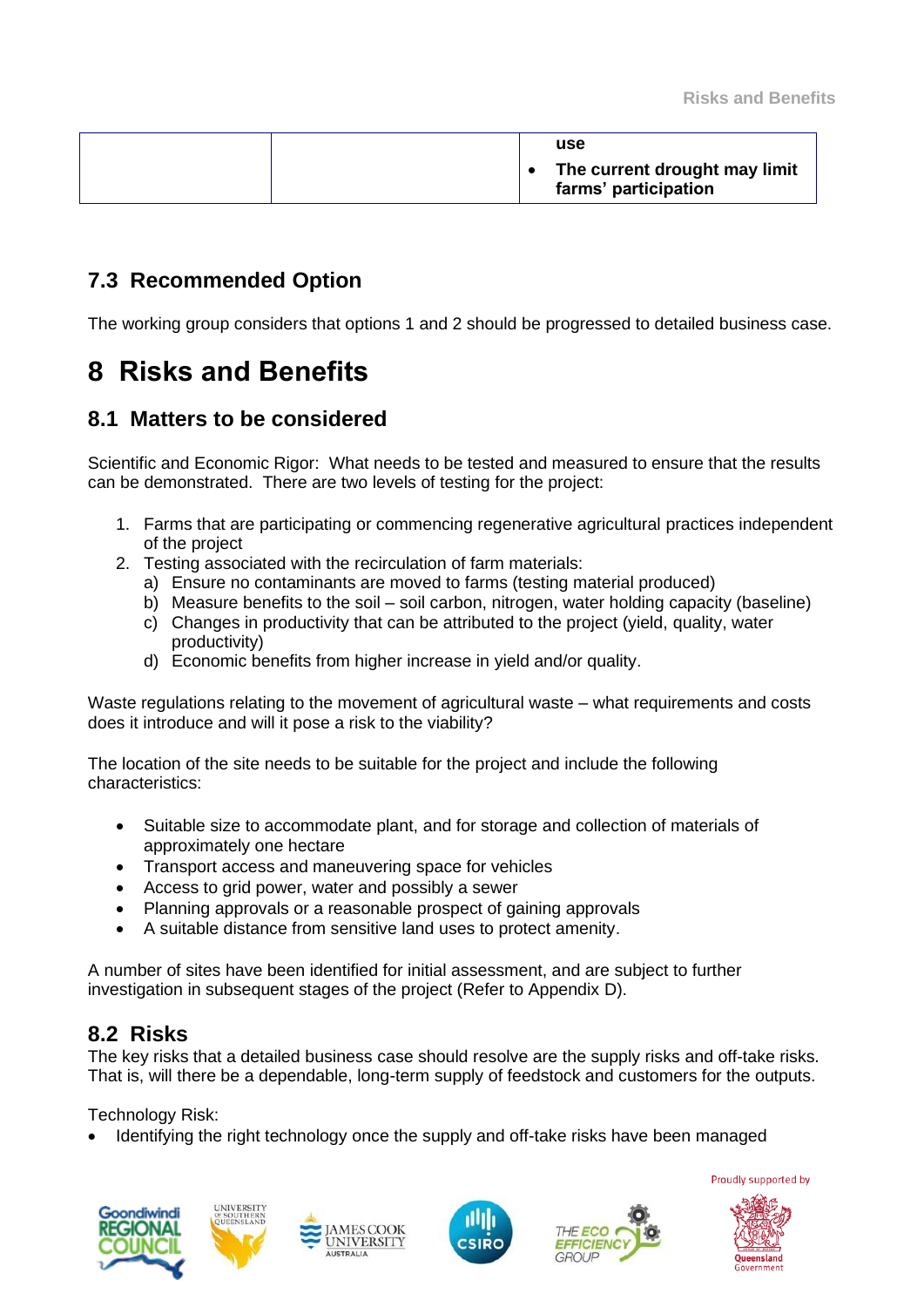• No providers willing to bid for the project.

Supply Risk (ensuring sufficient supply of suitable materials for the life of the plant):

- Green waste quality and consistency of supply are issues
- The types of wastes identified so far are insufficient or unsuitable for available technologies
- Biosecurity need to ensure acceptable management of any biosecurity risks.

#### Off-take Risk:

• Contamination – farms not prepared to use compost from an uncontrolled source.

Regulation Risk:

- Failure to gain the necessary planning and environmental approvals required to enable this to occur
- Cost of complying with regulations.

A number of considerations relating to environmentally relevant activities:

- ERA 53 Organic material processing (on farm AD and AD plants associated with WWT and meat processing excluded) ERA may be triggered if the facility processes more than 200 tonnes per year (4 tonnes per week) material is imported for AD (which is what this proposal includes). There may be an exclusion for this depending on the types of materials to be processed and the method of processing
- Regulated wastes includes animal processing residues such as abattoir waste and some food processing wastes (as per number 29 of the Schedule). Including these materials and transport of them would need to be done by a licensed operator (ie exclusion would not apply).

DES is developing End of Waste frameworks which may see some materials reclassified as resources - <https://environment.des.qld.gov.au/waste/end-of-waste-framework.html>

Risks are considered in Appendix B.

# **8.3 Potential Benefits**

Below a list of benefits that may result from the project. They have been classified into direct and indirect.

| No.           | <b>Benefit</b>                      | Direct?       | <b>Details</b>                                                                                                                             |
|---------------|-------------------------------------|---------------|--------------------------------------------------------------------------------------------------------------------------------------------|
|               | Reduce cost<br>and<br>environmental | <b>Direct</b> | Cost of maintaining and establishing new landfill<br>facilities is significant.                                                            |
|               | effects of<br>landfill              |               | Landfill has potential harmful environmental effects.                                                                                      |
| $\mathcal{P}$ | Skills for future<br>jobs           | <b>Direct</b> | As part of the O&M considerations, can local trades<br>be trained to accreditation by the technology<br>providers to maintain the systems? |
| 3             | Clean energy<br>generation          | <b>Direct</b> | Reduced greenhouse emissions.<br>Current energy supply projections show that some                                                          |







**MESCOOK UNIVERSITY** 





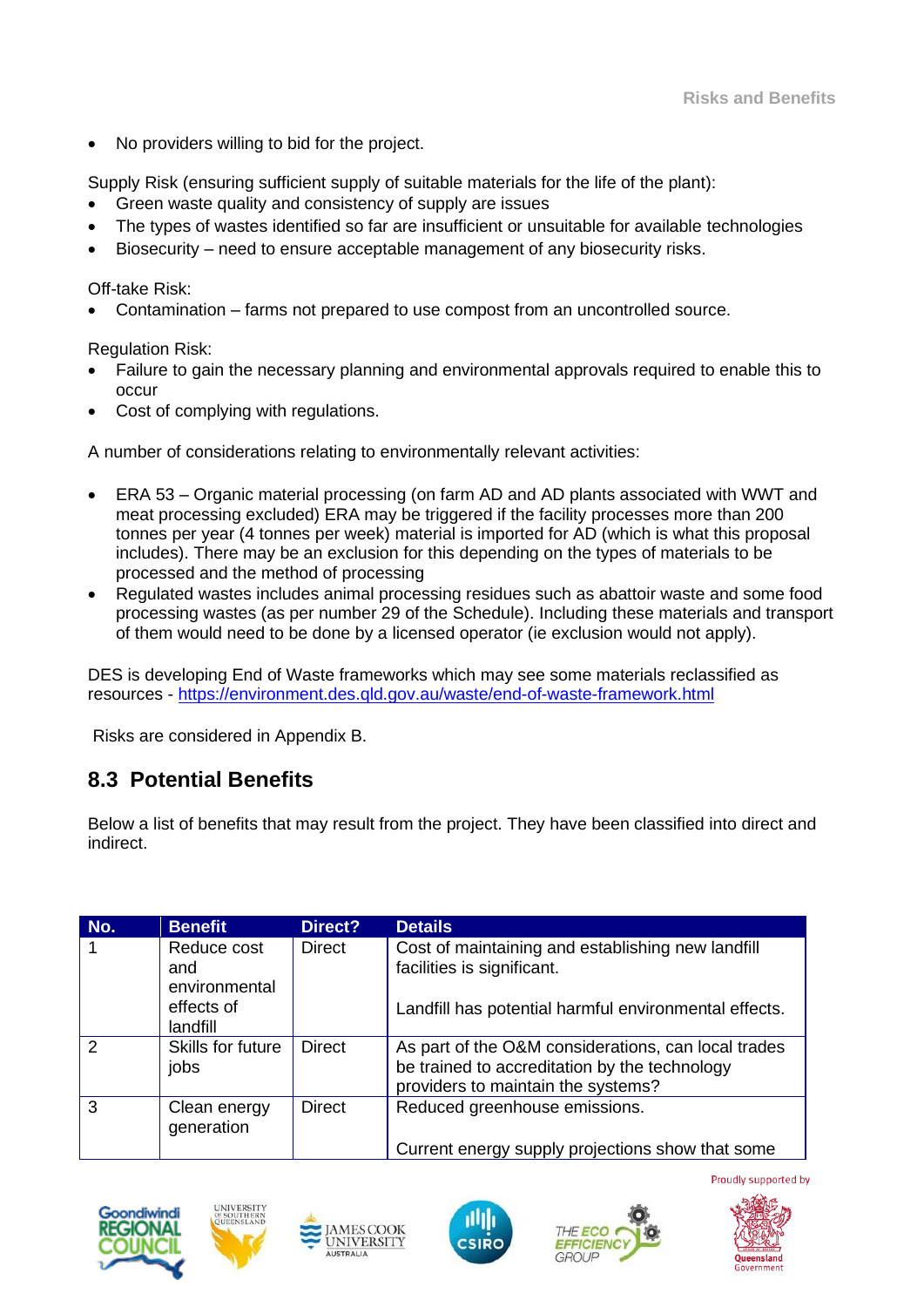|                |                                                                      |               | industrial facilities will have to instigate temporary<br>shutdowns.                                                                                     |
|----------------|----------------------------------------------------------------------|---------------|----------------------------------------------------------------------------------------------------------------------------------------------------------|
| 4              | Lower cost<br>energy                                                 | <b>Direct</b> | Anecdotal evidence of industrial users replacing<br>mains power with diesel generators for reliability and<br>cost reasons.                              |
| 5              | Reducing<br>waste to<br>landfill and<br>incinerated<br>organic waste | <b>Direct</b> | Diversion of green waste, which is currently<br>incinerated at the Goondiwindi Landfill Site, to a<br>higher value use.                                  |
| 6              | Generation of<br>energy                                              | <b>Direct</b> | The potential to generate energy from a processor,<br>depending on the type of technology chosen.                                                        |
| $\overline{7}$ | Employment                                                           | <b>Direct</b> | The projects would secure existing employment or<br>offer additional jobs.                                                                               |
| 8              | Local<br>investment                                                  | Indirect      | The opportunity for local businesses to invest in the<br>project.                                                                                        |
| 9              | Cost savings                                                         | <b>Direct</b> | Avoidance of waste to landfill from businesses will<br>save the businesses \$75 per tonne from 1 July 2019.                                              |
| 10             | Job creation                                                         | Indirect      | Resources required to conduct feasibility<br>assessment. Direct jobs in construction, then<br>operation, and management once the project<br>operational. |
| 11             | Organic<br>household<br>waste                                        | Indirect      | The project could potentially expand to include<br>organic household waste.                                                                              |
| 12             | <b>Biosecurity</b>                                                   | Indirect      | Processing food waste may improve biosecurity<br>outcomes.                                                                                               |

# **8.4 Other Opportunities**

There is the potential for the project to be a catalyst for the Goondiwindi Organics Hub precinct to be an Innovation Precinct:

- Department of Industry, Science, Energy and Resources (Australia) <https://www.industry.gov.au/strategies-for-the-future/promoting-innovation-precincts>
- CSIRO [https://www.csiro.au/en/Do-business/Collaborative-research/Active](https://www.csiro.au/en/Do-business/Collaborative-research/Active-opportunities/Precinct-partnerships)[opportunities/Precinct-partnerships.](https://www.csiro.au/en/Do-business/Collaborative-research/Active-opportunities/Precinct-partnerships)

A number of models could be structured around this program as an innovation precinct:

- Opportunity to act as a central point for collection of other materials from farms such as agricultural plastics, tyres, waste oils
- Industrial ecology model where complementary businesses may co-locate, such as those that may benefit from waste heat, waste  $CO<sup>2</sup>$  and other byproducts, or who have or residues that may be of use
- These would link strongly to the USQ, GRC Ag Tech Project where there may be local technology development opportunities.









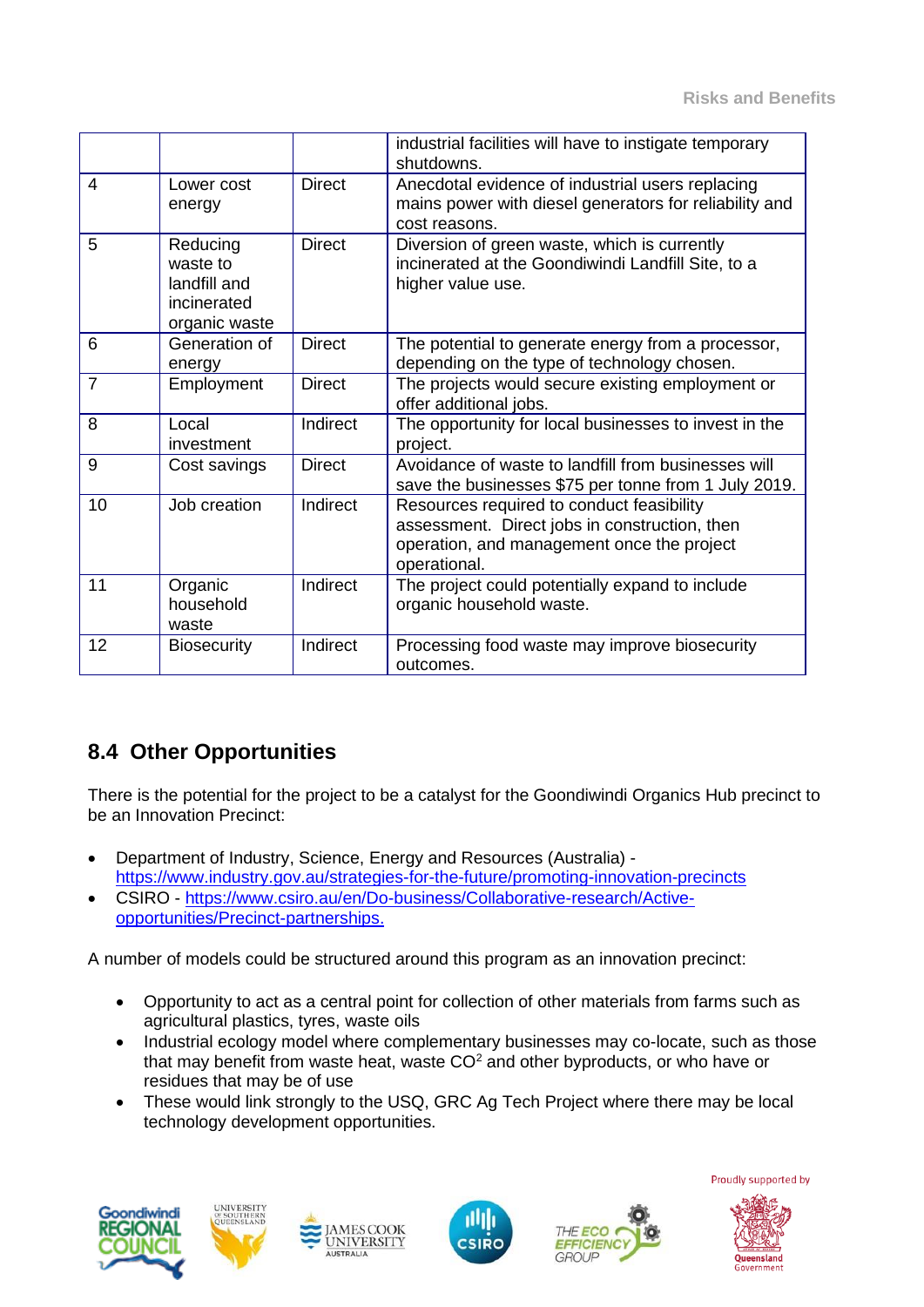### **Aggregation of Australian Carbon Credit Units (ACCUs)**

As a central point for the collection and recirculation of materials, there may be potential for the farms to accrue ACCUs for increasing soil carbon.

#### **Wider waste and recycling hub**

A central point for the delivery of farm residues provides the opportunity incorporate the collection and recycling of other farm wastes such as:

- Waste oils currently collected by Waggamba Landcare
- **Tyres**
- Agricultural plastics.

The risk of contamination of these materials would need to be managed to ensure the risk of contamination is minimised.

# **9 Implementation Strategy**

# **9.1 Project Title**

Goondiwindi Farm Organics Hub

### **9.2 Target Outcomes**

The target outcome will be a commitment to proceed with the project.

### **9.3 Outputs**

**Testing**: A scope of works for a scientific and economic investigation of the costs and benefits of regenerative agricultural practices.

### **9.4 Work Plan**

The work plan will consist of a range of key work packages. It will be necessary to break these packages up into a project plan prior to commencing:

| <b>Work Package</b> | <b>Details</b>                                                                                                                                                         | <b>Responsibility</b>                             |
|---------------------|------------------------------------------------------------------------------------------------------------------------------------------------------------------------|---------------------------------------------------|
| Market<br>documents | Develop documents for the market sounding and<br>expression of interest processes including<br>consideration of Council's commitments as a<br>facilitator and partner. | <b>Council and Project</b><br>Manager             |
| The Science         | Further research to determine case studies of<br>farms that have been using organic materials and<br>the impact on farm productivity and profitability.                | Waggamba Landcare,<br>Council, Project<br>Manager |
| Supply of           | Identify farms that may be producing amounts of                                                                                                                        | Potentially Waggamba                              |
| materials           | organic materials that would be prepared to                                                                                                                            | Landcare to engage                                |
|                     | consider participating in such a project. Also,                                                                                                                        | with their members and                            |







**MESCOOK** 

**UNIVERSITY** 



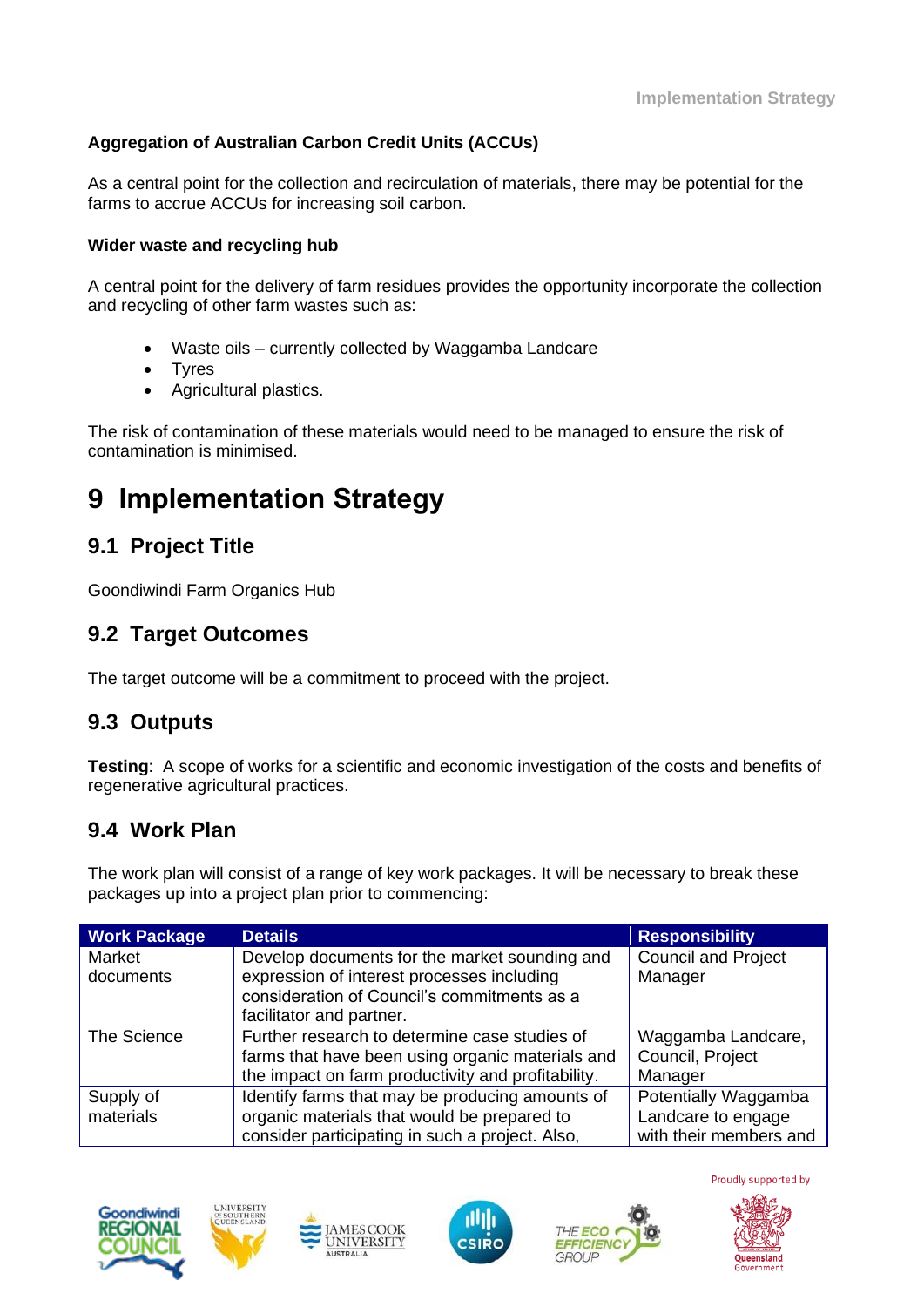|                                            | identify farms that are moving to greater use of<br>organic materials and consider commencing a<br>testing regime to test soil impacts and track<br>alongside productivity.                                                                                                                         | others, with guidance<br>from the project partner<br>on suitable information<br>to share and questions<br>to ask. |
|--------------------------------------------|-----------------------------------------------------------------------------------------------------------------------------------------------------------------------------------------------------------------------------------------------------------------------------------------------------|-------------------------------------------------------------------------------------------------------------------|
| Site availability                          | Further analysis of sites for Options 2 and 3 to<br>determine suitability and any significant planning<br>risks.                                                                                                                                                                                    | Project Manager with<br>Council.                                                                                  |
| Stakeholder<br>commitments                 | Gather additional detail from farms about waste<br>and potential term sheets.                                                                                                                                                                                                                       | Project Developer with<br>Waggamba Landcare.                                                                      |
| Refine model<br>through market<br>sounding | Conduct a market sounding of potential suppliers<br>to determine level of interest and refine the<br>market offer, particularly with Options 2 and 3.<br>The market sounding may consist of a data room<br>where all available information would be provided<br>and a number of questions answered. | Project Manager with<br>Council.                                                                                  |
| Seek investment                            | Develop a process to invite expressions of<br>interest and select a suitable proponent for<br>Options 2 and 3.                                                                                                                                                                                      | Project Manager with<br>Council.                                                                                  |
| Science                                    | Expand testing to farms participating in the<br>recirculation of material from Options 2 and 3<br>(once the project is established) and running to<br>develop empirical results.                                                                                                                    | Project Manager,<br>Developer, Waggamba<br>Landcare, Scientific<br>Advisor.                                       |

A number of options for engaging with a preferred developer for a project include:

#### 1. Early expressions of interest and offer exclusive rights to develop a project



In this case, the project team gather information that is readily available, and undertake some derisking of sites. Note that it would not include full technical assessment or detailed consultation with farmers as this would be undertaken in partnership with the project developer. All information would be available to the bidders in the tender room. The project includes a market sounding process to test the model with the market. The company that wins the tender would have exclusive rights to develop a project in the GRC area for an agreed period. The site access would form part of the tender and be part of the competitive tender for the project, with the bidder nominating a rent and terms as part of their offer. In this model, the partner would then work with Waggamba Landcare along with an agronomist and Dr Bernadette McCabe from the University of Southern Queensland as an independent advisor to the project.

2. Early Engagement with potential developer as a trusted advisor









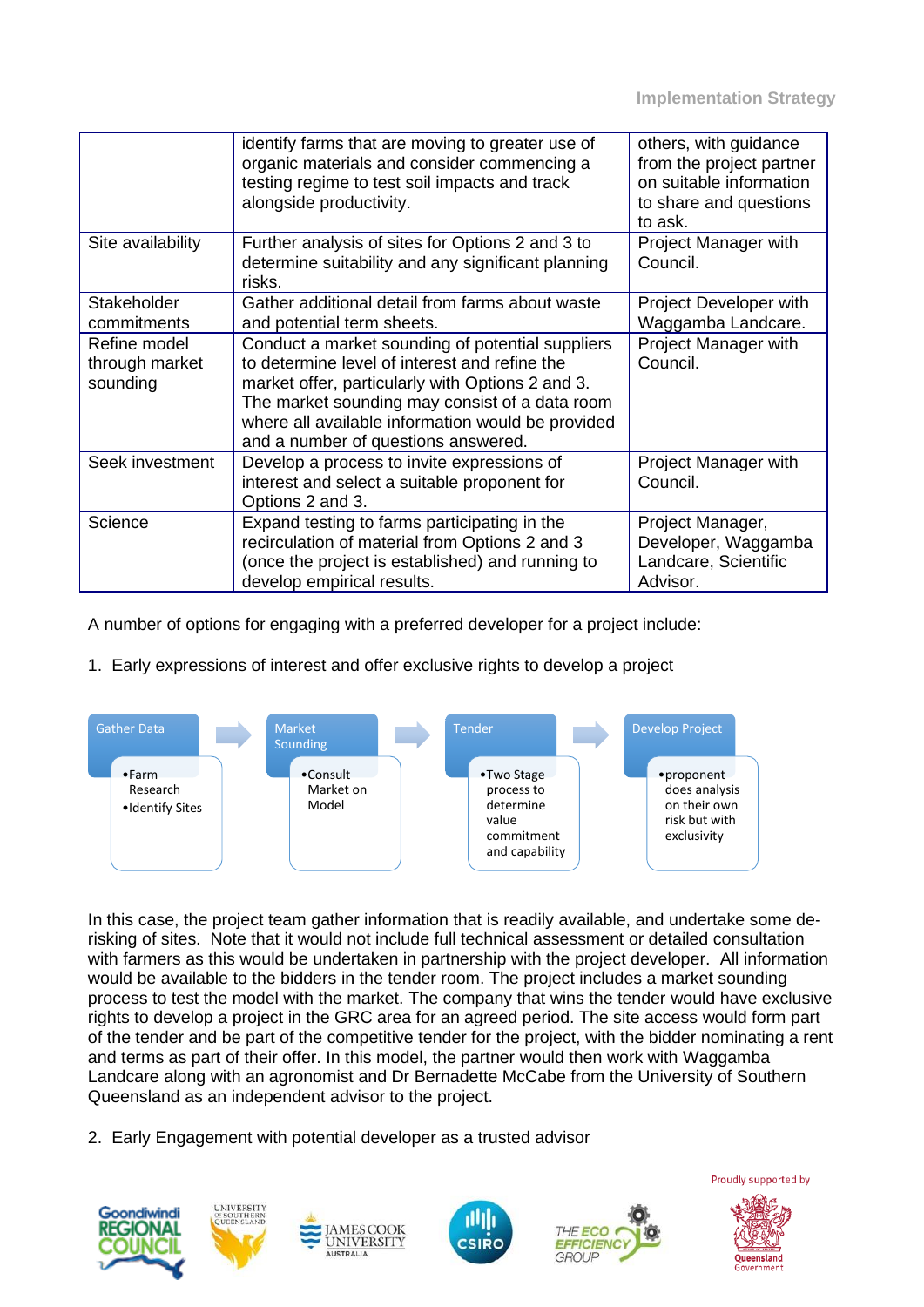

In this model, a potential developer would be engaged to conduct a feasibility assessment of the project based on information gathered on the farms by Waggamba Landcare along with an agronomist and Dr Bernadette McCabe from the University of Southern Queensland as an independent advisor to the project.

This option risks gathering insufficient or incorrect data meaning the developer would need to reconsult with the farms.

Option 1 is potentially most suitable as it allows the Council to conduct a competitive process to select a developer. The Council and developer would then work in partnership to deliver the project with the Council providing some facilitation and the developer conducting the feasibility analysis.

### **9.5 Budget**

| <b>Work Package</b>                       | <b>Details Discipline</b>                                                                                                                                  | <b>Est Cost.</b>     |
|-------------------------------------------|------------------------------------------------------------------------------------------------------------------------------------------------------------|----------------------|
| Project facilitation                      | Part-time resource to facilitate the project as<br>Council's representative                                                                                | \$80,000             |
| Testing program for<br>soils              | Test soils of participating farms before the<br>program and for a period of time to be agreed<br>after the project commences                               | \$50,000 - \$100,000 |
| Establish the operating<br>conditions     | Seek Council agreement on potential sites and<br>likely planning conditions and potential exclusivity.<br>Facilitiate grid connections and access to water | \$30,000             |
| <b>Further farmer</b><br>engagement       | Landcare Group with experience in engaging<br>farmers on operational matters                                                                               | \$50,000             |
| Technical and scientific<br>advice        | Review identified materials and suggest<br>technologies and assemble relevant information<br>to potential bidders                                          | \$50,000             |
| Market sounding and<br>procurement advice | Optional - Could be conducted in-house by<br>Council with some technical and financial advice                                                              | (\$50,000)           |
|                                           | provided                                                                                                                                                   | \$10,000             |
| Legal advice,<br>agreements etc           | Optional – Could be conducted in-house by<br>Council                                                                                                       | (\$30,000)           |
| Approvals                                 | Cost of preparing reports to gain necessary<br>regulatory and financial approvals needed to gain<br>an investment decision                                 | \$250,000            |
| Total                                     |                                                                                                                                                            | $$520,000 -$         |

Estimated project costs for the various aspects of the project are:







**MESCOOK** 

UNIVERSITY



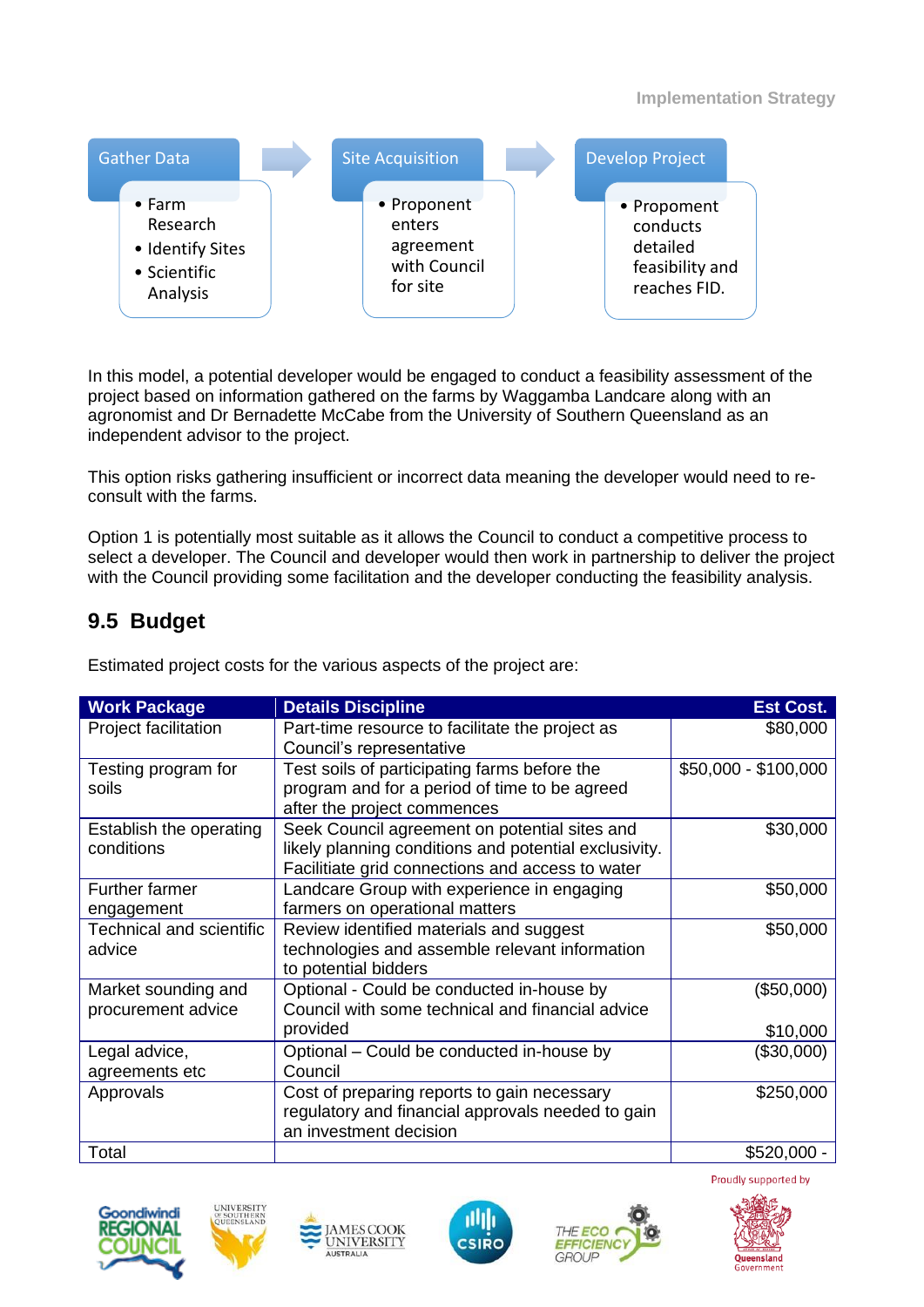|  | . .<br>וו ומאה. |
|--|-----------------|
|  |                 |

# **9.6 Other Resources**

Programs relevant to the project that could provide some facilitation or funding include:

- Resource Recovery Funding: Development of the next phase of the business case, leading to investment decision may be eligible for funding under Stream 3: Resource Recovery - Investment Pipeline Fund (https://www.statedevelopment.qld.gov.au/industrydevelopment/resource-recovery-industry-development-program.html
- Clean Energy Finance Corporation Investment: The CEFC is an Australian Governmentbacked financial institution and is interested in investing in technologies <https://www.cefc.com.au/media/390741/cefc-and-clean-energy-for-agriculture-feb-2018.pdf>
- Rural Research and Development for Profit: A proposal could seek funding assistance [http://www.agriculture.gov.au/ag-farm-food/innovation/rural-research-development-for](http://www.agriculture.gov.au/ag-farm-food/innovation/rural-research-development-for-profit)[profit.](http://www.agriculture.gov.au/ag-farm-food/innovation/rural-research-development-for-profit)

# **10 Project Management Framework**

### **10.1 Governance**

A key question for this project is "Who Owns the Project?"

The governance system is proposed to deliver the business case as follows, with the exact representation to be determined at the commencement of the project.

- Advisory Committee: Responsible for the delivery of the project; meeting its objectives on time within budget. The Steering Committee members will also consult strategically with external stakeholders to ensure the project has the support of a wider network
- Working Group: Responsible for advising the Project Manager on technical and operational aspects of the project and will meet to advise the Project Manager
- Project Manager: Reporting to the Advisory Committee. The Project manager should sit within the GRC structure and have access to relevant expertise, including through regular meetings of the Working Group.

The Project Manager will be responsible for the delivery of the project.

**AMESCOOK** 

**UNIVERSITY** 

The Advisory Committee should be established with representatives from the Goondiwindi Regional Council, TSBE and industry representatives. The Project Sponsor should be represented, particularly if funding is provided.

Suggested Project Advisory Committee









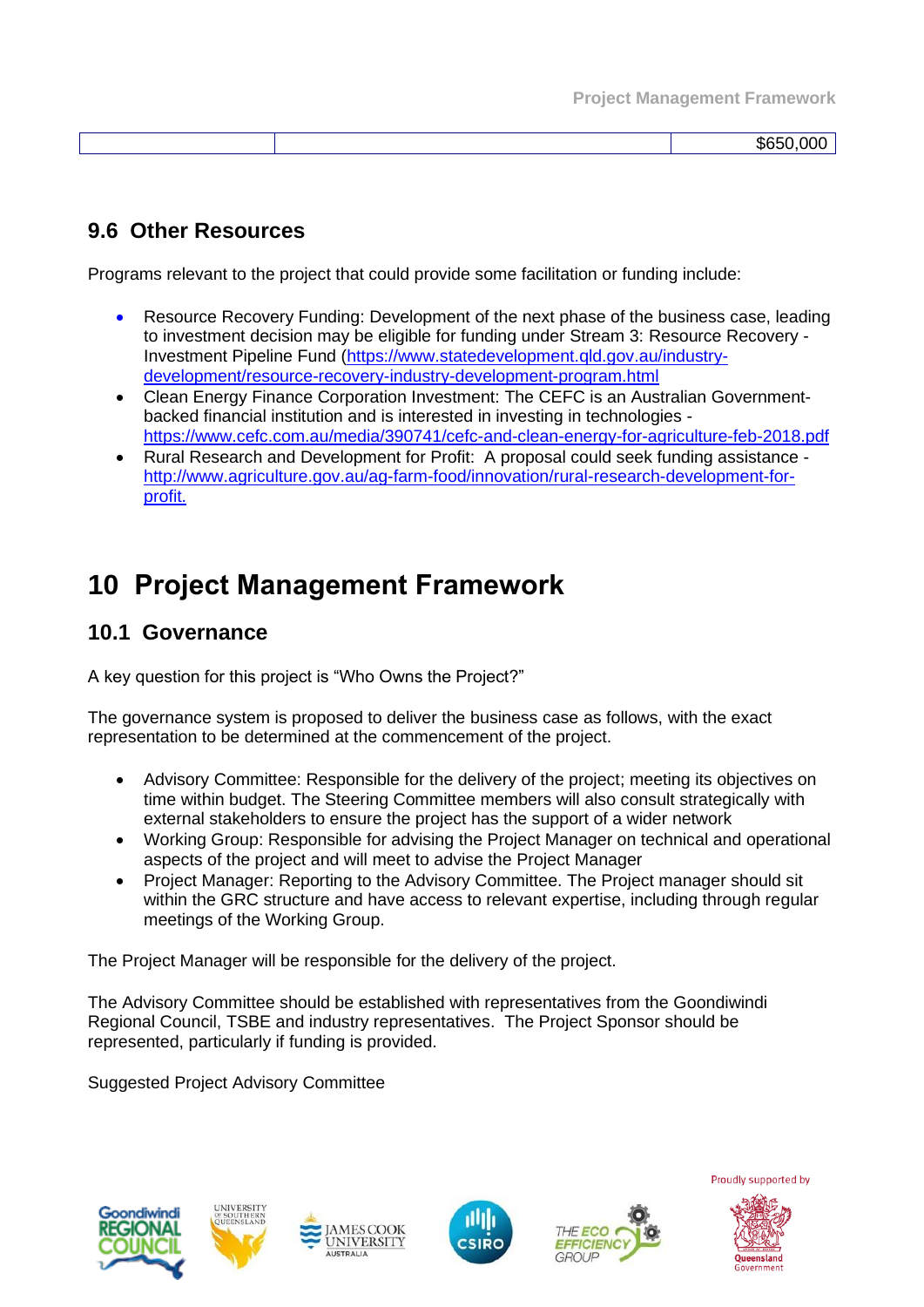

The business case should be progressed by a Project Manager, with the close advice of key agencies and advisors in an operational working group as suggested above.

# **10.2 Project and Quality Management**

A detailed project plan will need to be prepared for the project incorporating a number of factors including:

- 1. Organisational Impact: How the work undertaken during the project will impact on the organisation and how these impacts will be addressed
- 2. Outcome Realisation: how outputs will be managed once they are delivered, and who will be accountable. This may change as the project evolves
- 3. Quality Management: Define suitable standards, requirements and best practices for the project to deliver against, and the internal quality requirements
- 4. Post-project Review: How the group will capture the lessons learnt throughout the project and what review will be done to assess whether the initiative delivered the intended benefits.







MESCOOK

UNIVERSITY



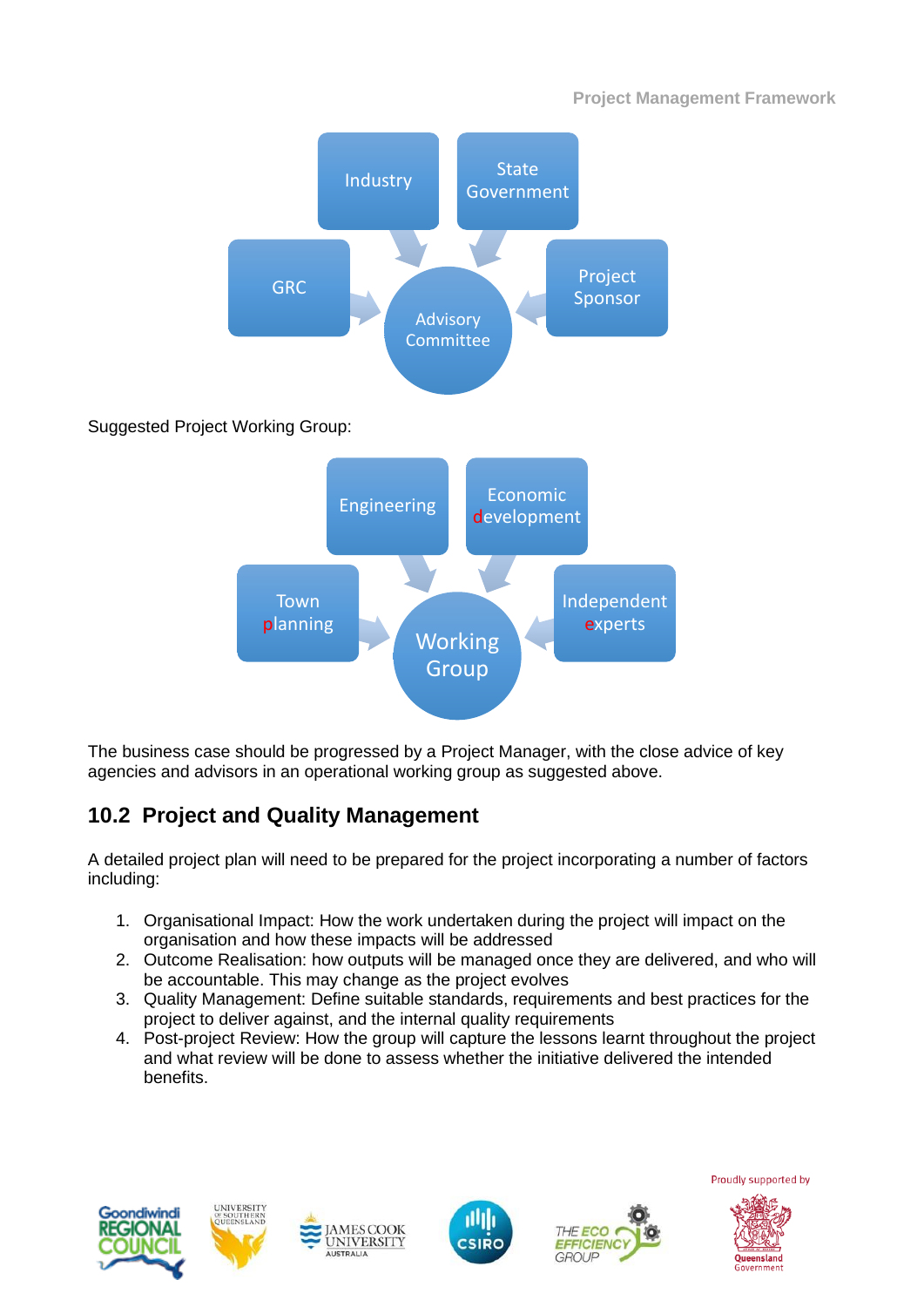The Project Manager will need to ensure that the final project developed is robust and based on sound science. Methodologies for calculating carbon abatement should be recognised and calculations should be accredited, or conducted by an accredited person. Financial analysis should be sufficiently robust to allow decision making, so initial consultation should occur with potential funders and financiers about the level of detail required.











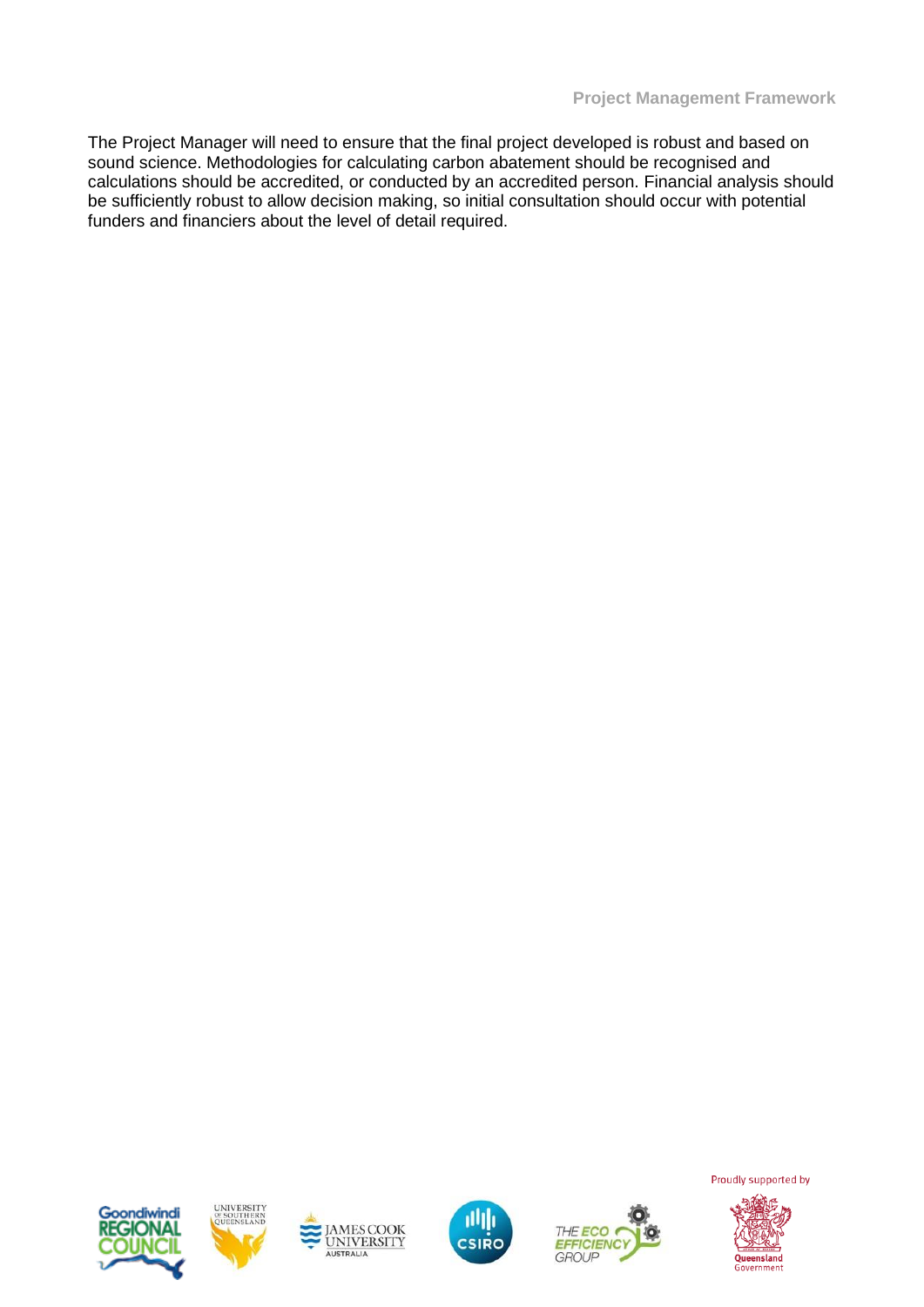# **Appendix A: Benefit Analysis**

This analysis assesses how each key stakeholder group (or individual stakeholders) may be impacted by the project and how they may impact on the project.

Option 1: Testing

| <b>Stakeholder</b>   | <b>Positive Impact</b>                                                 | <b>Negative Impact</b> | <b>Overall</b> |
|----------------------|------------------------------------------------------------------------|------------------------|----------------|
| Goondiwindi farmers  | Increased knowledge<br>of soil conditions                              | Cost                   | Positive       |
| Landcare groups      | Data on wider farm<br>soil conditions                                  |                        | Positive       |
| Wider farming sector | Aggregated<br>information about soil<br>condition across the<br>region |                        | Positive       |

Option 2: Farm Waste

| <b>Stakeholder</b> | <b>Positive Impact</b> | <b>Negative Impact</b> | <b>Overall</b> |
|--------------------|------------------------|------------------------|----------------|
|                    |                        |                        |                |











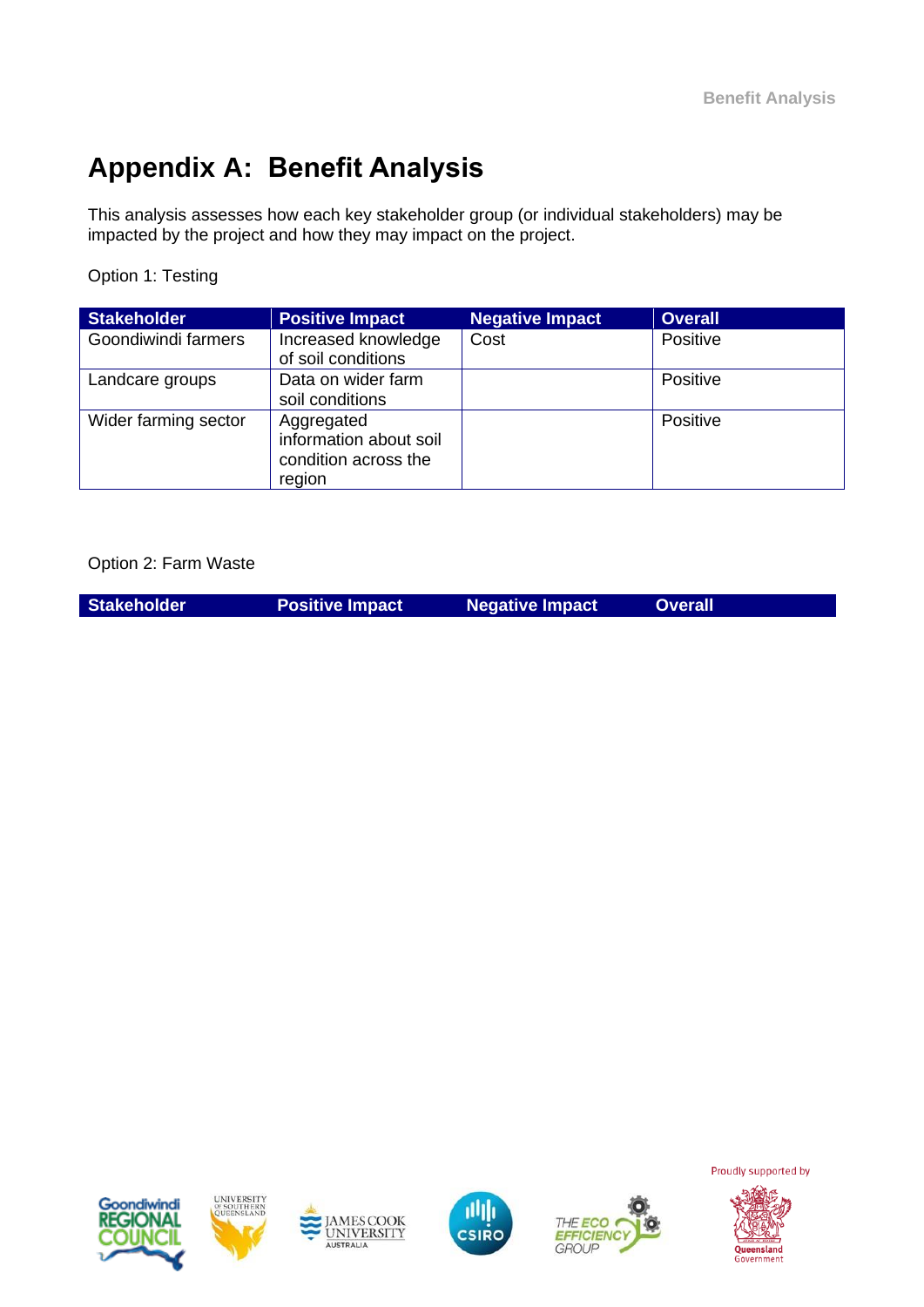| Farmers                  | $\bullet$<br>$\bullet$<br>$\bullet$ | Potential for<br>increased soil<br>quality and water<br>holding capacity -<br>greater ability to<br>withstand drought<br>Potential to earn<br>additional income<br>by generating<br><b>ACCUs</b><br>Potential<br>reduction in<br>mineral fertiliser<br>inputs<br>Potential long-<br>term productivity<br>increase | $\bullet$<br>$\bullet$<br>$\bullet$ | Potential costs<br>Adapting farm<br>system<br>Potential for initial<br>decrease in<br>productivity as<br>farm system<br>adjusts | Positive |
|--------------------------|-------------------------------------|-------------------------------------------------------------------------------------------------------------------------------------------------------------------------------------------------------------------------------------------------------------------------------------------------------------------|-------------------------------------|---------------------------------------------------------------------------------------------------------------------------------|----------|
| Council                  | $\bullet$                           | Reduced waste to<br>landfill including                                                                                                                                                                                                                                                                            | $\bullet$                           | Potential amenity<br>impacts from the                                                                                           | Positive |
|                          |                                     | sewage biosolids,<br>farm waste and<br>potentially                                                                                                                                                                                                                                                                |                                     | site and transport<br>of wastes                                                                                                 |          |
|                          |                                     | municipal green<br>waste<br>Potential income<br>from the lease of<br>a site that may                                                                                                                                                                                                                              | $\bullet$                           | Time spent<br>working in<br>partnership with<br>proponent                                                                       |          |
|                          |                                     | currently be<br>vacant                                                                                                                                                                                                                                                                                            | $\bullet$                           | In-kind costs -<br>those not funded<br>by the project                                                                           |          |
|                          | $\bullet$                           | Facilitated a long-<br>term economic<br>benefit for a key<br>industry sector                                                                                                                                                                                                                                      |                                     |                                                                                                                                 |          |
|                          | $\bullet$                           | Reduced<br>greenhouse<br>emissions from a<br>key sector                                                                                                                                                                                                                                                           |                                     |                                                                                                                                 |          |
| Community                | $\bullet$                           | Long-term<br>sustainability of<br>farming sector                                                                                                                                                                                                                                                                  | $\bullet$                           | Potential amenity<br>impacts from the<br>site and transport<br>of wastes                                                        |          |
| <b>Project Developer</b> | $\bullet$                           | Potential to<br>become a                                                                                                                                                                                                                                                                                          | $\bullet$                           | Competition for<br>internal capital                                                                                             |          |











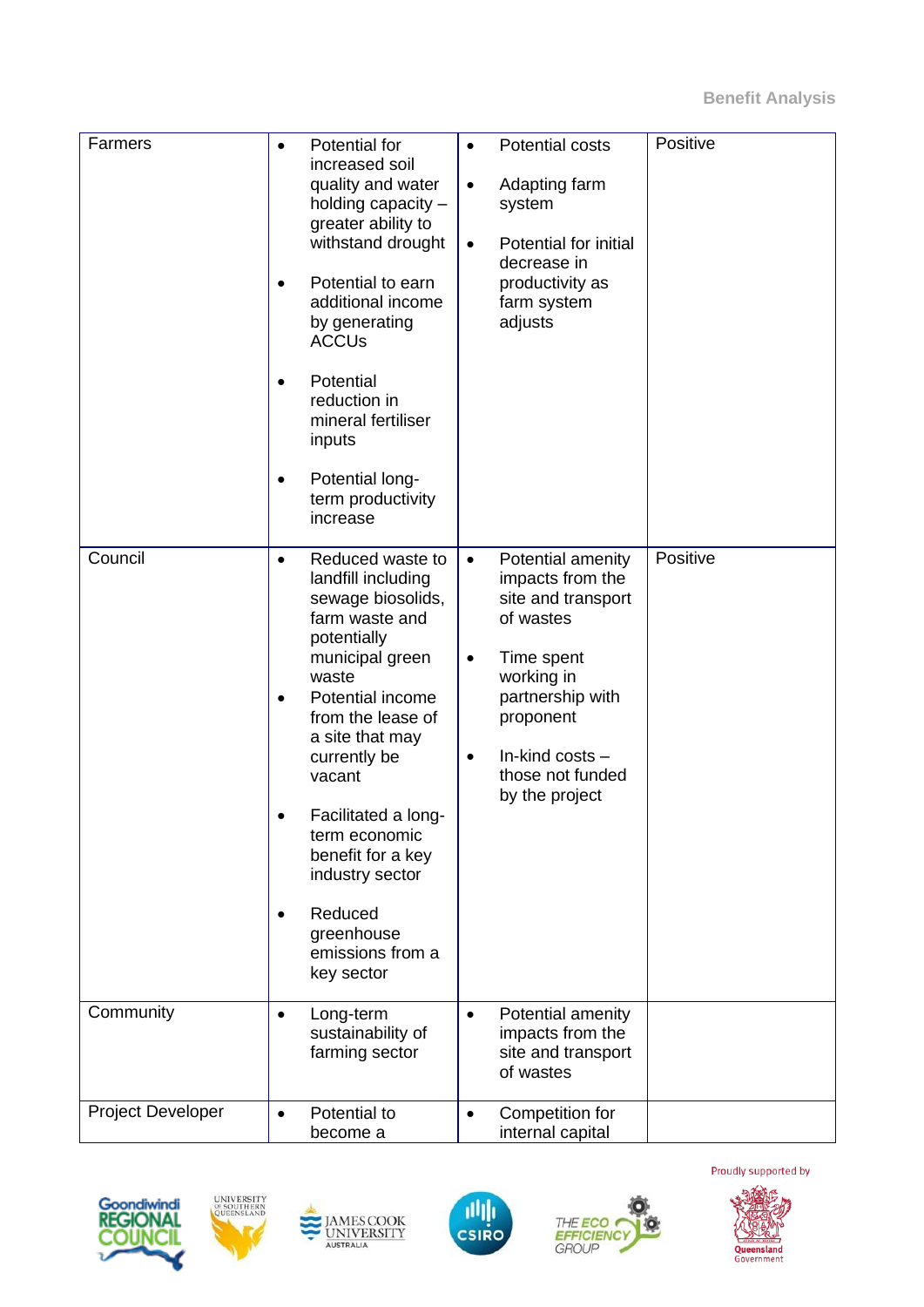**Benefit Analysis**

| valuable member<br>of the business<br>community<br>through a<br>partnership<br>approach               | and time leading<br>to delays |  |
|-------------------------------------------------------------------------------------------------------|-------------------------------|--|
| Streamlined<br>project with key<br>partners providing<br>working<br>relationships with<br>farms       |                               |  |
| Security of<br>business<br>developmnet work<br>and IP managed<br>through a<br>partnership<br>approach |                               |  |











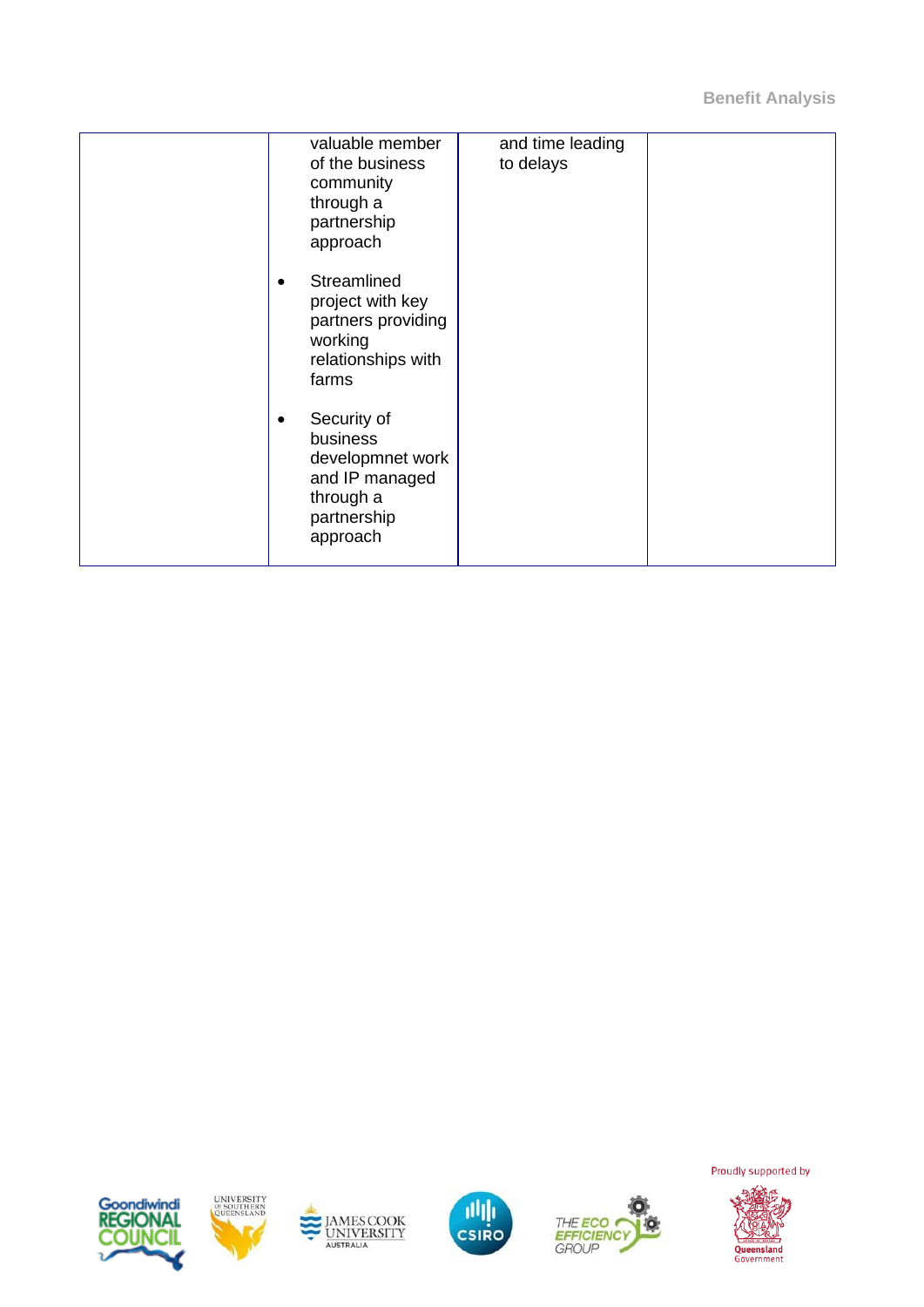# **Appendix B: Risk Analysis**

As a pre-feasibility level business case, this is an initial consideration of risks, and the strategies that can be put in place, or investigations into further work that can mitigate these risks.

Option 1: Testing

| Major Risk and what does it<br>do to the project?                                                  | <b>Mitigation Strategy</b>                                                                                                            |
|----------------------------------------------------------------------------------------------------|---------------------------------------------------------------------------------------------------------------------------------------|
| Unable to engage any<br>farmers in a testing program                                               | Effective communications to inform the farmers of the<br>benefits of soil testing to assist the farmers to make<br>an informed choice |
| Testing is not able to<br>demonstrate that the project<br>results in a positive impact on<br>soils | No mitigation                                                                                                                         |

Option 2: Farm Waste Circulation











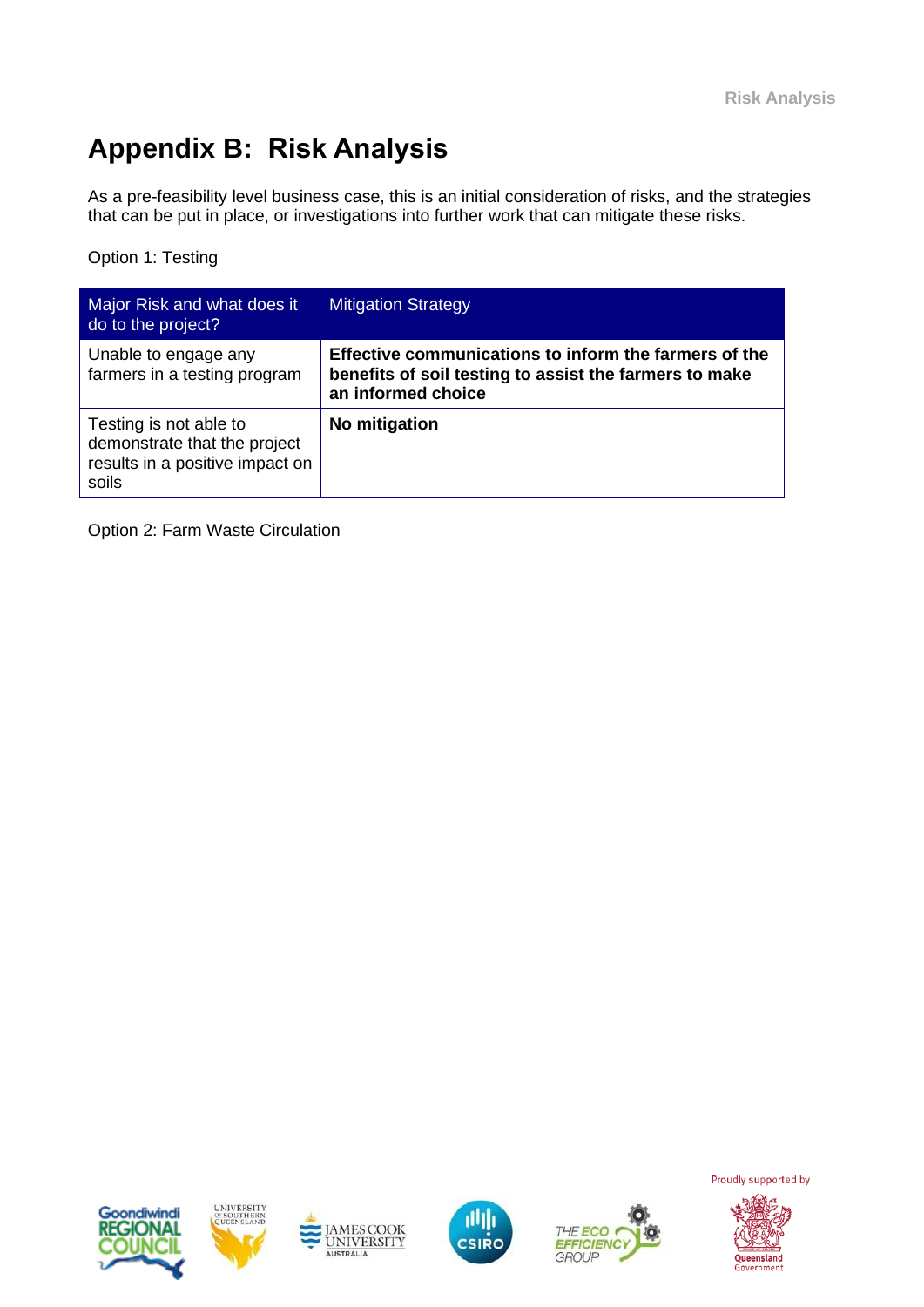| Major Risk and what does it<br>do to the project?                    | <b>Mitigation Strategy</b>                                                                                                                                                                                                                                         |
|----------------------------------------------------------------------|--------------------------------------------------------------------------------------------------------------------------------------------------------------------------------------------------------------------------------------------------------------------|
| Probity and transparency of                                          | Manage all process and communications in accordance                                                                                                                                                                                                                |
| decision making leading to a                                         | with Council's policies to ensure that there is no actual                                                                                                                                                                                                          |
| perception that the selection                                        | bias, and concerns about perceived bias can be effectively                                                                                                                                                                                                         |
| process is biased                                                    | managed.                                                                                                                                                                                                                                                           |
| Project costs exceed                                                 | Regular budget planning and monitoring to be reported to                                                                                                                                                                                                           |
| expected meaning additional                                          | the Steering Committee to ensure that costs don't exceed                                                                                                                                                                                                           |
| funds are required or the                                            | reasonable expectations and that funds are appropriately                                                                                                                                                                                                           |
| project is not completed                                             | spent.                                                                                                                                                                                                                                                             |
| Development partner unable                                           | There is no guarantee that a project will succeed. The                                                                                                                                                                                                             |
| to reach a final decision on a                                       | expectations of partners should be to work hard to give the                                                                                                                                                                                                        |
| project                                                              | project the best chance of success.                                                                                                                                                                                                                                |
| Development partner unable                                           | Engage a partner such as Waggamba Landcare to assist                                                                                                                                                                                                               |
| to achieve commitment from                                           | in engaging farms, and partner with them to ensure that                                                                                                                                                                                                            |
| farmers for waste streams                                            | comprehensive information is gathered.                                                                                                                                                                                                                             |
| Amenity concerns from<br>facility                                    | To be managed at the time of development assessment.<br>Generally, the projects utilise all materials so will process<br>all gases and the amenity impacts will be less than a<br>sewage treatment plant.                                                          |
| Project is unable to achieve<br>sevelopment approvals                | During early stage feasibility, consider likely impacts of the<br>proposal, consult the Planning Scheme and Council, and<br>DES to ensure that planning risks are managed.                                                                                         |
| Developer is unable to<br>secure funds for the project<br>internally | Selection process (EOI or RfP) needs to target companies<br>who are committed to the project, have available capital,<br>can demonstrate a competent experienced team, with<br>commitment from senior management or board level to<br>commit funds to the project. |
| <b>Biosecurity at Hub site</b>                                       | Management measures are put in place to ensure<br>biosecurity risks are appropriately managed.                                                                                                                                                                     |
| Gas regulation and annual                                            | Fees and licence process should be assessed and                                                                                                                                                                                                                    |
| safety check                                                         | understood.                                                                                                                                                                                                                                                        |











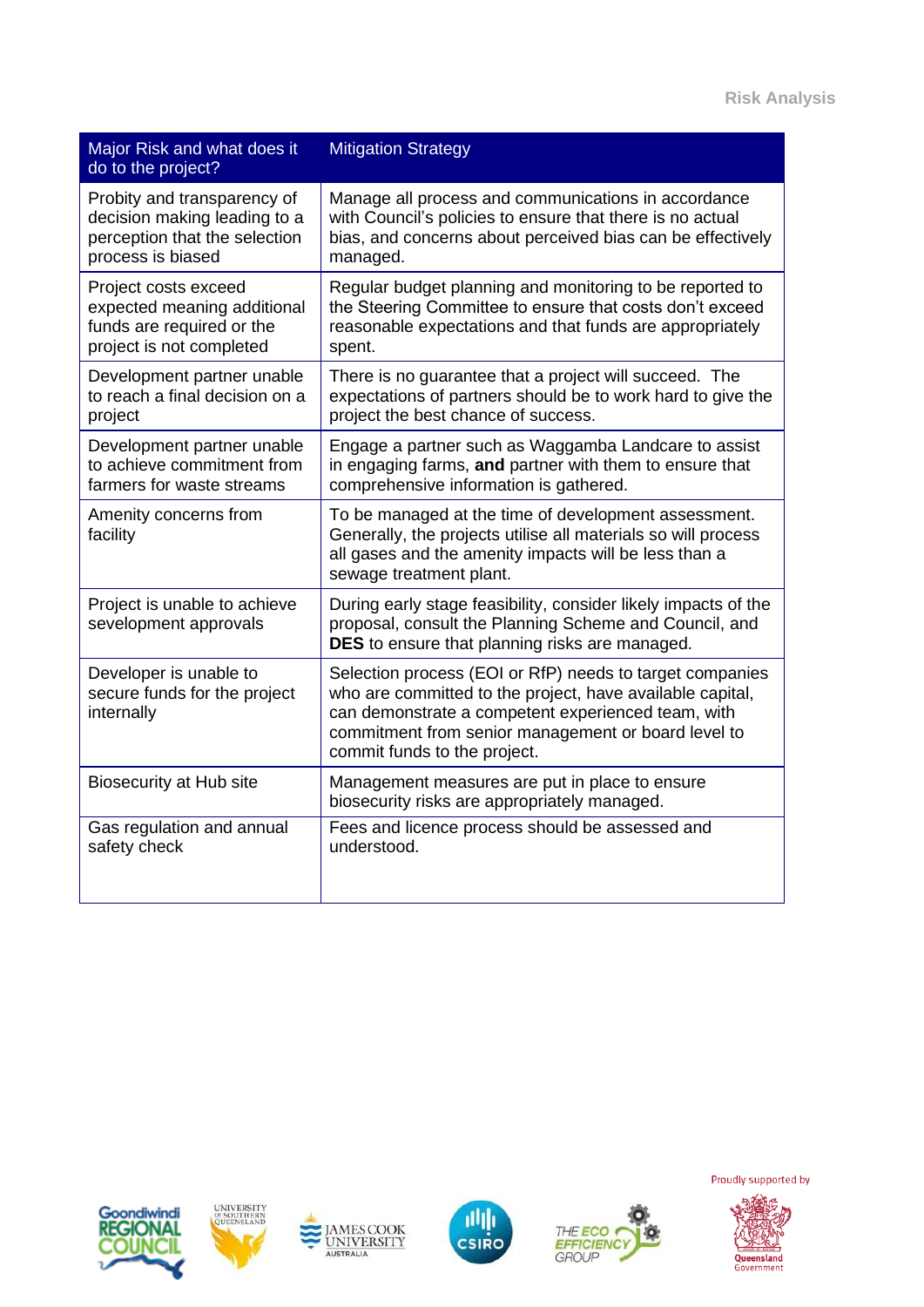# **Appendix C: Background Information**

### **Resource Availability**

The Queensland Government has mapped availability of biomass residues and integrated it with the Commonwealth Governmet AREMI Mapping [https://www.statedevelopment.qld.gov.au/industry-development/queensland-biomass-mapping](https://www.statedevelopment.qld.gov.au/industry-development/queensland-biomass-mapping-and-data.html)[and-data.html.](https://www.statedevelopment.qld.gov.au/industry-development/queensland-biomass-mapping-and-data.html)

The National Renewables Map has a bioenergy layer with a general level of feedstocks available showing Goondiwindi high in animal, cotton and some other materials [https://nationalmap.gov.au/renewables/.](https://nationalmap.gov.au/renewables/)

### **Government Policy**

#### **Queensland Government**

- Energy From Waste Strategy (draft)
- Waste Management and Resource Recovery Strategy <https://www.qld.gov.au/environment/pollution/management/waste/recovery/strategy>
- Biofutures Roadmap [https://statedevelopment.qld.gov.au/resources/plan/biofutures/biofutures-10yr-roadmap](https://statedevelopment.qld.gov.au/resources/plan/biofutures/biofutures-10yr-roadmap-actionplan.pdf)[actionplan.pdf](https://statedevelopment.qld.gov.au/resources/plan/biofutures/biofutures-10yr-roadmap-actionplan.pdf)
- The Queensland Government released the *Energy from Waste Policy Discussion Paper* for public consultation in July 2019 <https://www.qld.gov.au/environment/pollution/management/waste/recovery/energy-waste>

#### **Australian Government**

Carbon Credits:

The food-based project may be eligibile for the creation of ACCUs through the source-separated organic waste method - [http://www.cleanenergyregulator.gov.au/ERF/Choosing-a-project](http://www.cleanenergyregulator.gov.au/ERF/Choosing-a-project-type/Opportunities-for-industry/landfill-and-alternative-waste-treatment-methods/source-separated-organic-waste)[type/Opportunities-for-industry/landfill-and-alternative-waste-treatment-methods/source-separated](http://www.cleanenergyregulator.gov.au/ERF/Choosing-a-project-type/Opportunities-for-industry/landfill-and-alternative-waste-treatment-methods/source-separated-organic-waste)[organic-waste](http://www.cleanenergyregulator.gov.au/ERF/Choosing-a-project-type/Opportunities-for-industry/landfill-and-alternative-waste-treatment-methods/source-separated-organic-waste)

#### **Case Studies**

#### **Case Study: Electricity generated from methane gas from Maryborough's Saltwater Creek landfill site powers 2000 households**

The initiative is part of a LGI's project to install 6 MW biogas-fired generators at six landfill sites in Southern and Central Queensland. Australia's Clean Energy Finance Corporation contributed \$10 million to help facilitate the project. Both the council and resource recovery contractor LGI share in the profits that offset the costs of operating waste operations across the region. LGI uses GE Jenbacher gas engines as its preferred power generation equipment.

CSIRO

[https://www.cefc.com.au/media/107390/cefc-factsheet\\_lgi\\_lr.pdf](https://www.cefc.com.au/media/107390/cefc-factsheet_lgi_lr.pdf)









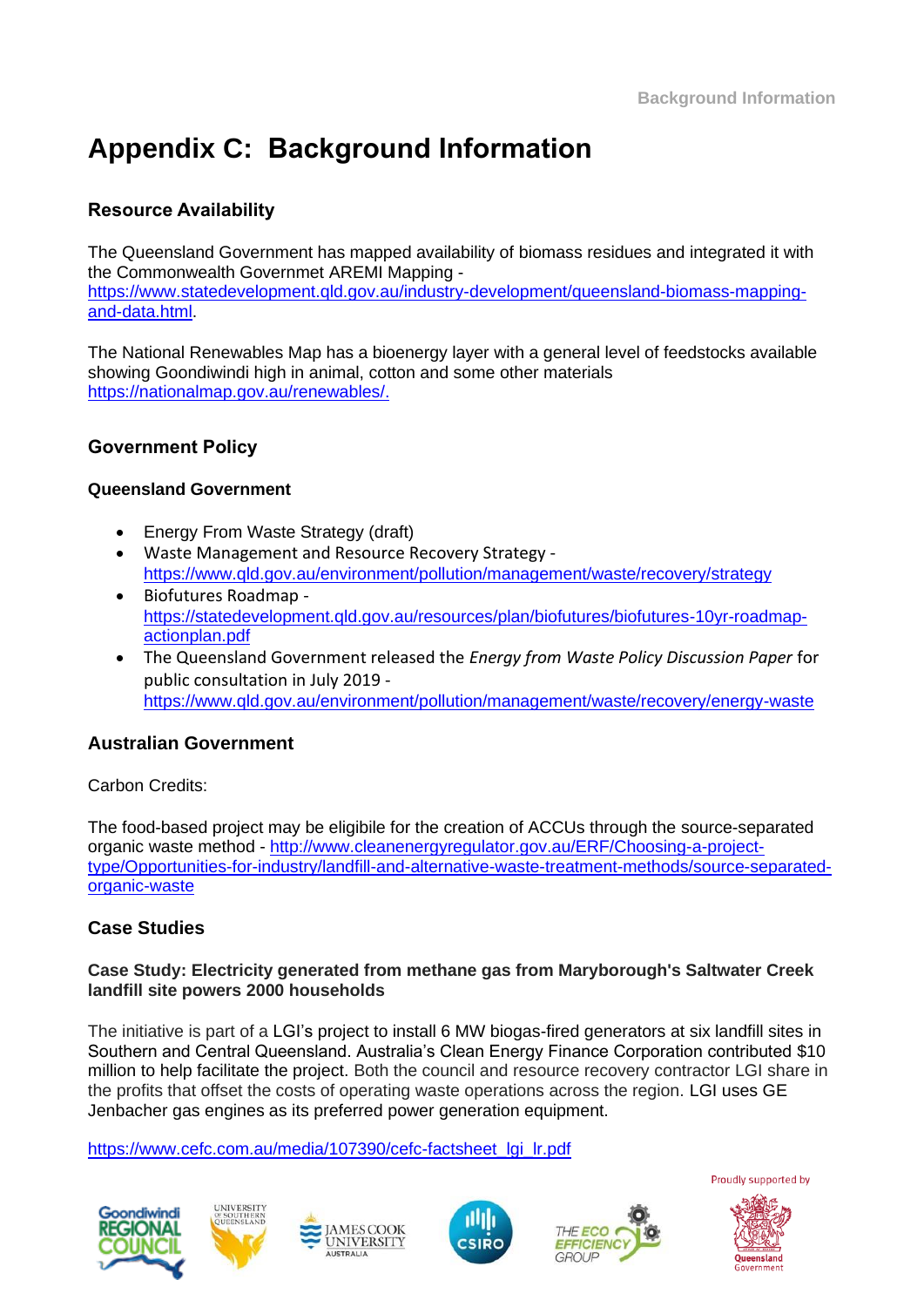[https://www.frasercoastchronicle.com.au/news/electricity-rubbish-finding-new-use](https://www.frasercoastchronicle.com.au/news/electricity-rubbish-finding-new-use-maryborough/3432790/)[maryborough/3432790/](https://www.frasercoastchronicle.com.au/news/electricity-rubbish-finding-new-use-maryborough/3432790/)

### **Similar business models**

| Agri Cycle           | http://www.agri-cycle.uk.com/                            | UK recycler of<br>agricultural<br>plastics |
|----------------------|----------------------------------------------------------|--------------------------------------------|
| Degraves Street      | https://www.melbourne.vic.gov.au/business/waste-         | Melbourne                                  |
| Melbourne            | recycling/Pages/degraves-street-recycling-facility.aspx  | central waste                              |
|                      |                                                          | recycling hub                              |
| <b>Farm Plastics</b> | https://www.abc.net.au/landline/farm-waste:-the-growing- | Landline 29                                |
| Recycling            | problem-of-plastic-farm/11264632                         | <b>June 2019</b>                           |
|                      |                                                          | about Farm                                 |
|                      |                                                          | plastics                                   |
| <b>Biomix</b>        | https://www.biomix.com.au/about-biomix                   | Victorian                                  |
|                      |                                                          | compost                                    |
|                      |                                                          | company                                    |

### **Technologies and Providers**

Farm-scale projects:

| Technology                | Website                            | Details                                  |
|---------------------------|------------------------------------|------------------------------------------|
| <b>Rainbow Bee Eater</b>  | www.rainbowbeeeater.com.au         | Converts farm wastes to                  |
|                           |                                    | syngas and biochar.                      |
| Utilitas                  | www.utilitas.com.au                | Build own and operate                    |
|                           |                                    | anaerobic digestion plants               |
|                           |                                    | and bio hubs.                            |
| <b>Biogass</b>            | http://www.biogass.com.au/# blank  |                                          |
| <b>Future Biogas</b>      | http://www.futurebiogas.com/       |                                          |
| Pyrocal Pty Ltd (local to | https://www.pyrocal.com.au/        | Wellcamp based pyrolysis                 |
| Darling Downs)            |                                    | technology producing                     |
|                           |                                    | biochar. Outputs include                 |
|                           |                                    | biochar, thermal energy, CO <sub>2</sub> |
| Moxiepel                  | https://moxiepel.com/              | Have a technology that can               |
|                           |                                    | dewater anaerobic digestate              |
|                           |                                    | for application to farms or for          |
|                           |                                    | use in boilers.                          |
| Waste to Work             | https://www.wastetowork.com.au/    | Brisbane-based new                       |
|                           |                                    | gasification technology                  |
|                           |                                    | producing syngas, electricity,           |
|                           |                                    | biochar.                                 |
| <b>Wildfire Energy</b>    | https://www.wildfireenergy.com.au/ | Brisbane-based new                       |
|                           |                                    | gasification technology.                 |

Laneway projects:





**JAMES COOK**<br>UNIVERSITY

AUSTRALIA



THE ECO

EFFICIENC

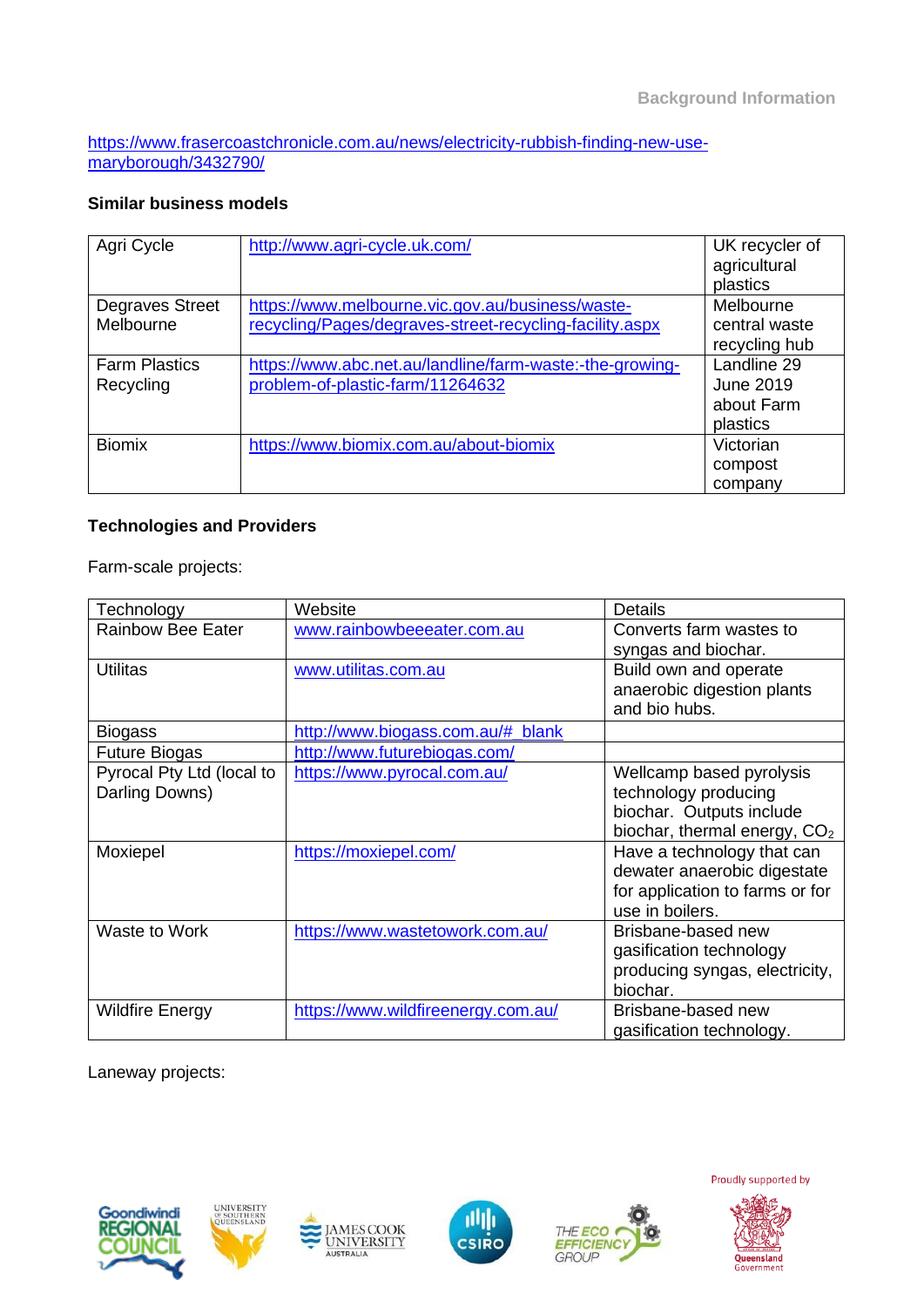| Technology                      | Website                                           | <b>Details</b>                                                                                  |
|---------------------------------|---------------------------------------------------|-------------------------------------------------------------------------------------------------|
| <b>Closed Loop</b><br>Recycling | https://closedloop.com.au/organics/               | In use at Spicers<br><b>Balfour Retreat,</b><br>Newfarm QLD.                                    |
| Enrich 360                      | http://enrich360.com.au/enrich360-equipment/      | In use at Brisbane<br><b>Airport Domestic</b><br>Terminal                                       |
|                                 |                                                   | Lease Model                                                                                     |
|                                 |                                                   | Not sure of power<br>consumption or liquid<br>wastes. No additives<br>required.                 |
| <b>Biobin</b>                   | http://www.biobin.net/index.php?id=2              | <b>Brisbane Convention</b><br>and Exhibition Centre<br>and the Currumbin<br>RSL have a Bio-Bin. |
| Ecoguardians Soil<br>Food       | https://www.ecoguardians.com.au/soilfood/soilfood | No additives required.<br>Condensate water<br>produced considered<br>grey water.                |

#### **Other Research**

Sustainability Victoria has conducted research into farmers' perceptions of organic materials and their potential use on farms:

[https://www.sustainability.vic.gov.au/-/media/SV/Publications/About-us/What-we-do/Strategy-and](https://www.sustainability.vic.gov.au/-/media/SV/Publications/About-us/What-we-do/Strategy-and-planning/Victorian-Organics-Resource-Recovery-Strategy/RRE015-Social-research-Perceptions-of-recycled-organic-products.pdf?la=en)[planning/Victorian-Organics-Resource-Recovery-Strategy/RRE015-Social-research-Perceptions](https://www.sustainability.vic.gov.au/-/media/SV/Publications/About-us/What-we-do/Strategy-and-planning/Victorian-Organics-Resource-Recovery-Strategy/RRE015-Social-research-Perceptions-of-recycled-organic-products.pdf?la=en)[of-recycled-organic-products.pdf?la=en](https://www.sustainability.vic.gov.au/-/media/SV/Publications/About-us/What-we-do/Strategy-and-planning/Victorian-Organics-Resource-Recovery-Strategy/RRE015-Social-research-Perceptions-of-recycled-organic-products.pdf?la=en)

GRDC is doing work on soils nearby. Could Goondiwindi gain funding to become a trial site to provide evidence/data on the efficiency and environmental and economic gains (e.g. soil carbon) of using green waste to add carbon to the soil?











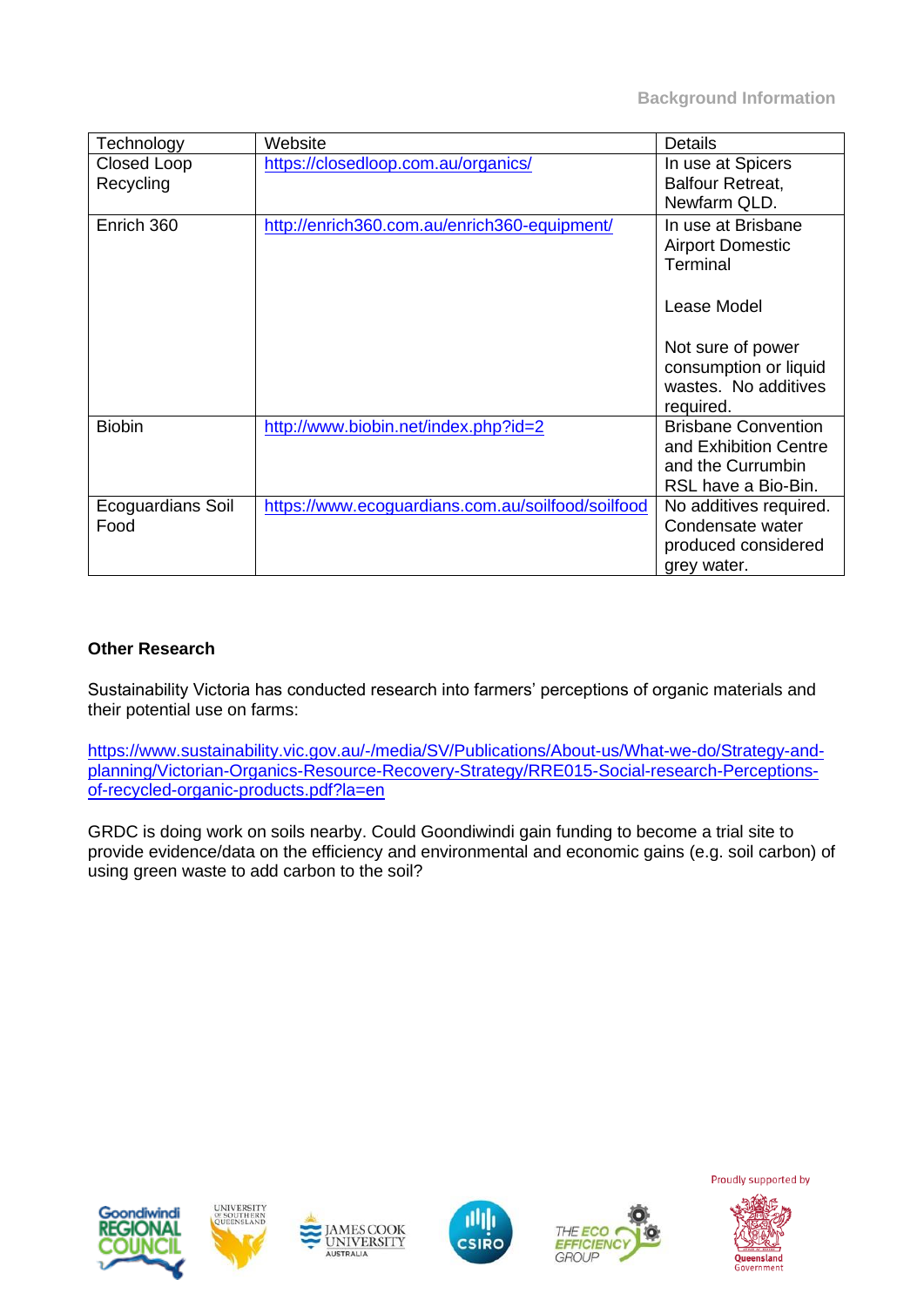# **Appendix D: Potential Site Analysis**

Site Details

#### FARM WASTE RECIRCULATION POTENTIAL SITE REQUIREMENTS

| min land area<br>The following are all blocks within the industrial zone of the<br>Land<br>required is 2.0 ha, an<br>Goondiwindi Region Planning Scheme 2018:<br>'ideal' land area would<br>Lot 4 RP222151 - 4.473ha<br>be 3.5-4.0 ha<br>Lot 40 SP266727 - 229ha<br>Lot 4 SP164148 - 11.82ha (there is a subdivision approval over<br>this lot however it is not registered yet, and one of the lots in<br>the subdivision is 3.94ha)<br>Lot 22 SP120170 - 21.94ha<br>Lot 24 SP173915 - 6.9ha (there is a subdivision approval over<br>this block however it is not registered yet, the subdivided | <b>ASPECT</b> | <b>REQUIREMENTS</b> | <b>Comments</b>                                                   |
|----------------------------------------------------------------------------------------------------------------------------------------------------------------------------------------------------------------------------------------------------------------------------------------------------------------------------------------------------------------------------------------------------------------------------------------------------------------------------------------------------------------------------------------------------------------------------------------------------|---------------|---------------------|-------------------------------------------------------------------|
|                                                                                                                                                                                                                                                                                                                                                                                                                                                                                                                                                                                                    |               |                     |                                                                   |
|                                                                                                                                                                                                                                                                                                                                                                                                                                                                                                                                                                                                    |               |                     |                                                                   |
|                                                                                                                                                                                                                                                                                                                                                                                                                                                                                                                                                                                                    |               |                     |                                                                   |
|                                                                                                                                                                                                                                                                                                                                                                                                                                                                                                                                                                                                    |               |                     |                                                                   |
|                                                                                                                                                                                                                                                                                                                                                                                                                                                                                                                                                                                                    |               |                     |                                                                   |
|                                                                                                                                                                                                                                                                                                                                                                                                                                                                                                                                                                                                    |               |                     |                                                                   |
|                                                                                                                                                                                                                                                                                                                                                                                                                                                                                                                                                                                                    |               |                     |                                                                   |
|                                                                                                                                                                                                                                                                                                                                                                                                                                                                                                                                                                                                    |               |                     |                                                                   |
|                                                                                                                                                                                                                                                                                                                                                                                                                                                                                                                                                                                                    |               |                     |                                                                   |
|                                                                                                                                                                                                                                                                                                                                                                                                                                                                                                                                                                                                    |               |                     |                                                                   |
|                                                                                                                                                                                                                                                                                                                                                                                                                                                                                                                                                                                                    |               |                     | blocks would all be smaller than 2ha)                             |
| Medium Impact (limited proximity to sensitive receptors)                                                                                                                                                                                                                                                                                                                                                                                                                                                                                                                                           |               |                     |                                                                   |
| Grid Connection Required - possible to feed to grid<br>Power                                                                                                                                                                                                                                                                                                                                                                                                                                                                                                                                       |               |                     |                                                                   |
| No supply may be required?<br>Gas                                                                                                                                                                                                                                                                                                                                                                                                                                                                                                                                                                  |               |                     |                                                                   |
| To be determined<br>Waste<br>What waste outputs and volumes?                                                                                                                                                                                                                                                                                                                                                                                                                                                                                                                                       |               |                     |                                                                   |
| Outputs                                                                                                                                                                                                                                                                                                                                                                                                                                                                                                                                                                                            |               |                     |                                                                   |
| Water<br>The Manager of Water & Sewerage advised that if there is the<br>Not sure of water                                                                                                                                                                                                                                                                                                                                                                                                                                                                                                         |               |                     |                                                                   |
| requirements -<br>possibility of this industry being                                                                                                                                                                                                                                                                                                                                                                                                                                                                                                                                               |               |                     |                                                                   |
| developed in Goondiwindi, Council will need sufficient time to<br>connection to water                                                                                                                                                                                                                                                                                                                                                                                                                                                                                                              |               |                     |                                                                   |
| system and trade                                                                                                                                                                                                                                                                                                                                                                                                                                                                                                                                                                                   |               |                     | analyse water allocation to ensure there is sufficient volume for |
| this type of industry.<br>waste likely to be                                                                                                                                                                                                                                                                                                                                                                                                                                                                                                                                                       |               |                     |                                                                   |
| Lot 40 SP266727 - could feed into a bore onsite if the water is<br>required. May be able                                                                                                                                                                                                                                                                                                                                                                                                                                                                                                           |               |                     |                                                                   |
| to take recycled<br>compatible                                                                                                                                                                                                                                                                                                                                                                                                                                                                                                                                                                     |               |                     |                                                                   |
| water.                                                                                                                                                                                                                                                                                                                                                                                                                                                                                                                                                                                             |               |                     | Lot 22 SP120170 - no water currently available to this block, the |
| water main on Cemetery Road would need to be extended to                                                                                                                                                                                                                                                                                                                                                                                                                                                                                                                                           |               |                     |                                                                   |
| service this block.                                                                                                                                                                                                                                                                                                                                                                                                                                                                                                                                                                                |               |                     |                                                                   |
| Lot 4 on SP164148 - there is water available to this block,                                                                                                                                                                                                                                                                                                                                                                                                                                                                                                                                        |               |                     |                                                                   |
| however there is no sewerage available to this block.                                                                                                                                                                                                                                                                                                                                                                                                                                                                                                                                              |               |                     |                                                                   |
|                                                                                                                                                                                                                                                                                                                                                                                                                                                                                                                                                                                                    |               |                     | Lot 4 RP222151 - there is water available to this block, however  |
| there is no sewerage available to this block.                                                                                                                                                                                                                                                                                                                                                                                                                                                                                                                                                      |               |                     |                                                                   |
| Lot 24 SP173915 - water is available, however would possibly                                                                                                                                                                                                                                                                                                                                                                                                                                                                                                                                       |               |                     |                                                                   |
| need to install a sewerage pump station.                                                                                                                                                                                                                                                                                                                                                                                                                                                                                                                                                           |               |                     |                                                                   |
| Lot 4 SP164148 - is adjacent to the Cunningham Highway,<br>Transport & Logistics options                                                                                                                                                                                                                                                                                                                                                                                                                                                                                                           |               |                     |                                                                   |
| however unsure if direct access is permitted. If no highway                                                                                                                                                                                                                                                                                                                                                                                                                                                                                                                                        |               |                     |                                                                   |
| access is permitted, Henderson may require upgrading.                                                                                                                                                                                                                                                                                                                                                                                                                                                                                                                                              |               |                     |                                                                   |
| Lot 4 RP222151 - has frontage to Boundary Road and the                                                                                                                                                                                                                                                                                                                                                                                                                                                                                                                                             |               |                     |                                                                   |
| Cunningham Highway, which are both State-controlled roads,                                                                                                                                                                                                                                                                                                                                                                                                                                                                                                                                         |               |                     |                                                                   |
| Lot 40 SP266727 - has frontage to Boundary Road, which is a                                                                                                                                                                                                                                                                                                                                                                                                                                                                                                                                        |               |                     |                                                                   |
| State-controlled road which links to the Cunningham Highway                                                                                                                                                                                                                                                                                                                                                                                                                                                                                                                                        |               |                     |                                                                   |
| and the Leichhardt highway.                                                                                                                                                                                                                                                                                                                                                                                                                                                                                                                                                                        |               |                     |                                                                   |
| Lot 22 SP120170 - is adjacent to the South West rail line,                                                                                                                                                                                                                                                                                                                                                                                                                                                                                                                                         |               |                     |                                                                   |













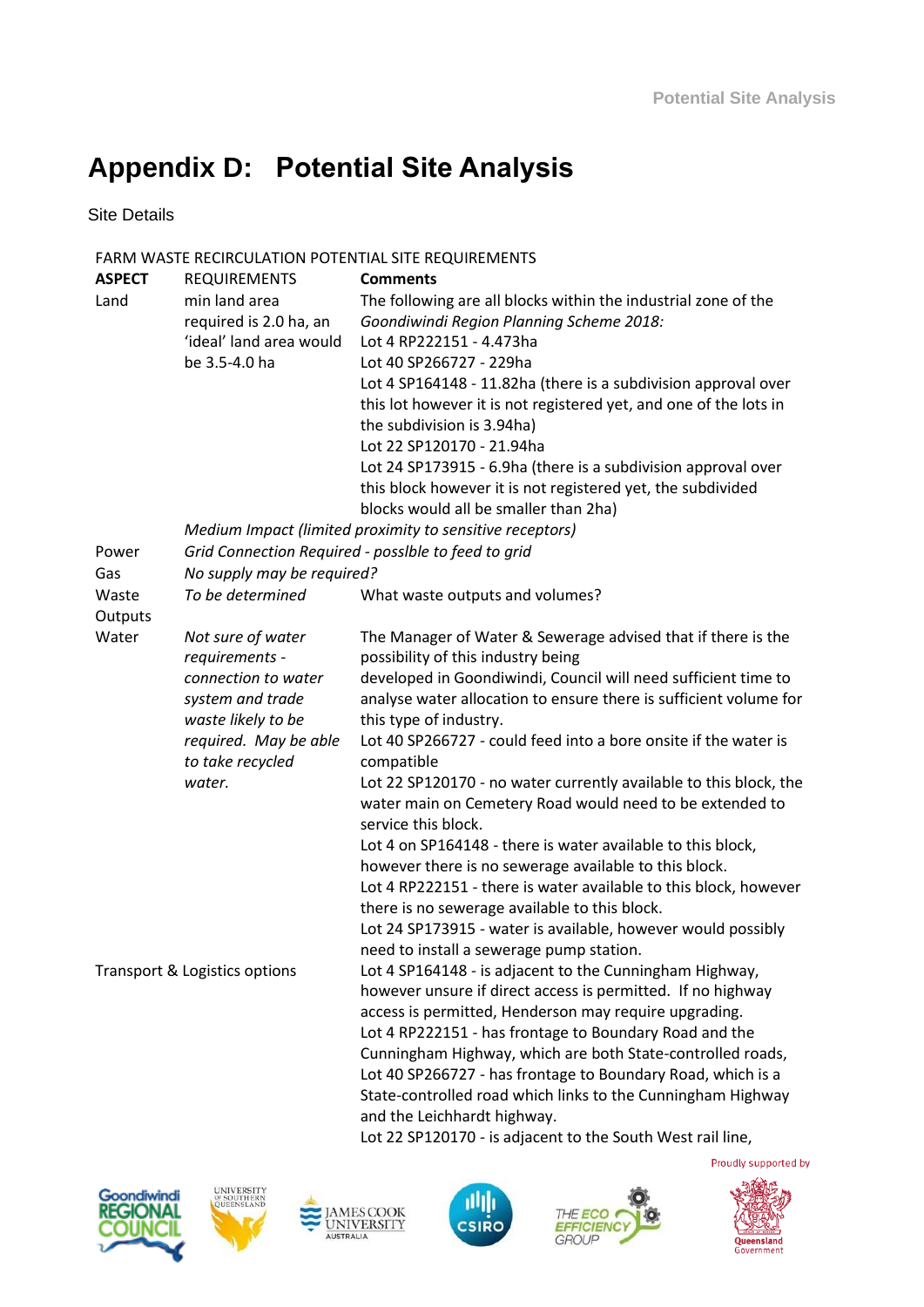however Fairlands road is gravel and would require significant upgrades for this type of development, and Cemetery Road may also require widening.

Lot 24 SP173915 - has frontage to the Old Cunningham Highway and Boundary Road.











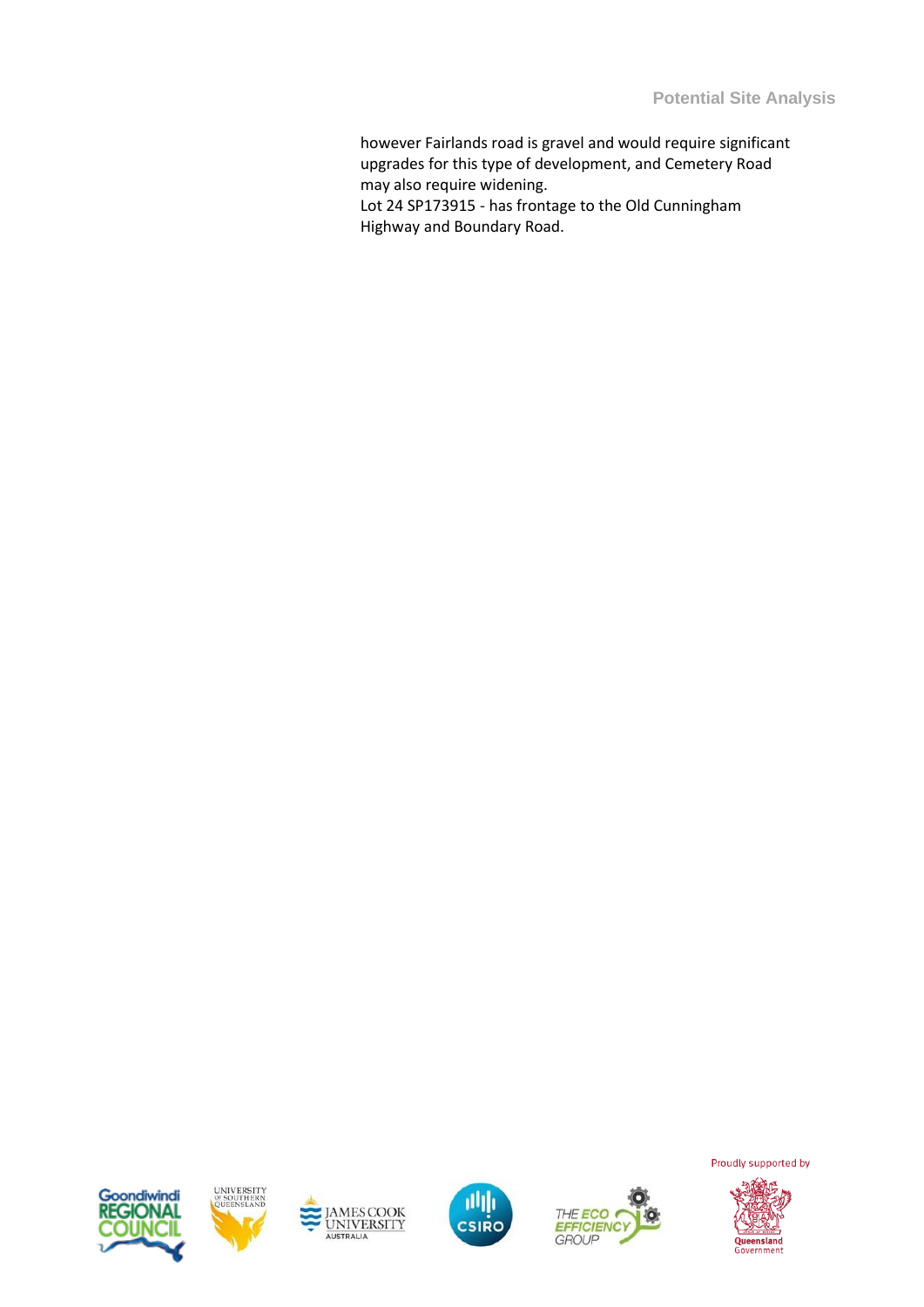# **Appendix E: Regenerative Agriculture Briefing**

### **Regenerative Agriculture**

### *1. What is it? Why is it important?*

Soil organic carbon is a determinant of the water holding capacity of the soil and is a key driver of the nutritional status of plants, and in turn, food for animals and people. Long-term studies have shown that continuous cropping using conventional methods can deplete soil organic carbon (Reeves, 1997). Rebuilding soil organic carbon is important because of its impact on other physical, chemical and biological indicators of soil quality. Water is also one of the drivers of farm valuations, particularly in drought conditions, and building soil organic carbon helps to droughtproof farms (Howard, 2018). Loss of topsoil, soil compaction and erosion also depletes the soil nutrients required for agricultural and pastoral activities.

Regenerative Agriculture (RA) is an approach to farming that aims to rebuild topsoil, increase soil organic matter including carbon, and restore degraded soil biodiversity. This has the effect of improving the water holding capacity of the soil, reducing runoff and erosion, sequestering carbon and building resilience to climate extremes. It is a holistic approach to landscape management that integrates soil, water, vegetation and biodiversity (DPIRD, 2018, Massy, 2017).

RA principles vary, but they typically include no-till or minimal tillage, keeping the soil covered at all times, increasing plant diversity, using organic composts and fertilisers, and reducing or ceasing the use of synthetic chemicals [\(www.soilsforlife.org.au\)](http://www.soilsforlife.org.au/). While consistent principles underlie RA, there is not a 'one size fits all' approach to land management, and a range of techniques have been adopted on Australian farms, such as:

- Implementing time-controlled planned grazing
- Using grazing management and animal impact as farm and ecosystem development tools
- Retaining stubble or performing biological stubble breakdown
- Constructing interventions in the landscape or waterways to slow or capture the flow of water
- Fencing off waterways and implementing water reticulation for stock
- Pasture cropping
- Direct-drill cropping and pasture sowing
- Changing crop rotations
- Incorporating green manure or under-sowing of legumes
- Investing in revegetation
- Managing for increasing species diversity
- Integrating enterprises.

### *2. Evidence*

There are many books, articles and websites on regenerative and conservation agriculture that document increased water retention, cooler soils in summer, increased biodiversity and a reduction in run-off and erosion (Batterham, 2018; Montgomery, 2017; Massy, 2017). Studies also report reduced costs, increased production efficiency and greater resilience, particularly during drought conditions. However, reported benefits are often highly variable (Serraj and Siddique, 2012).











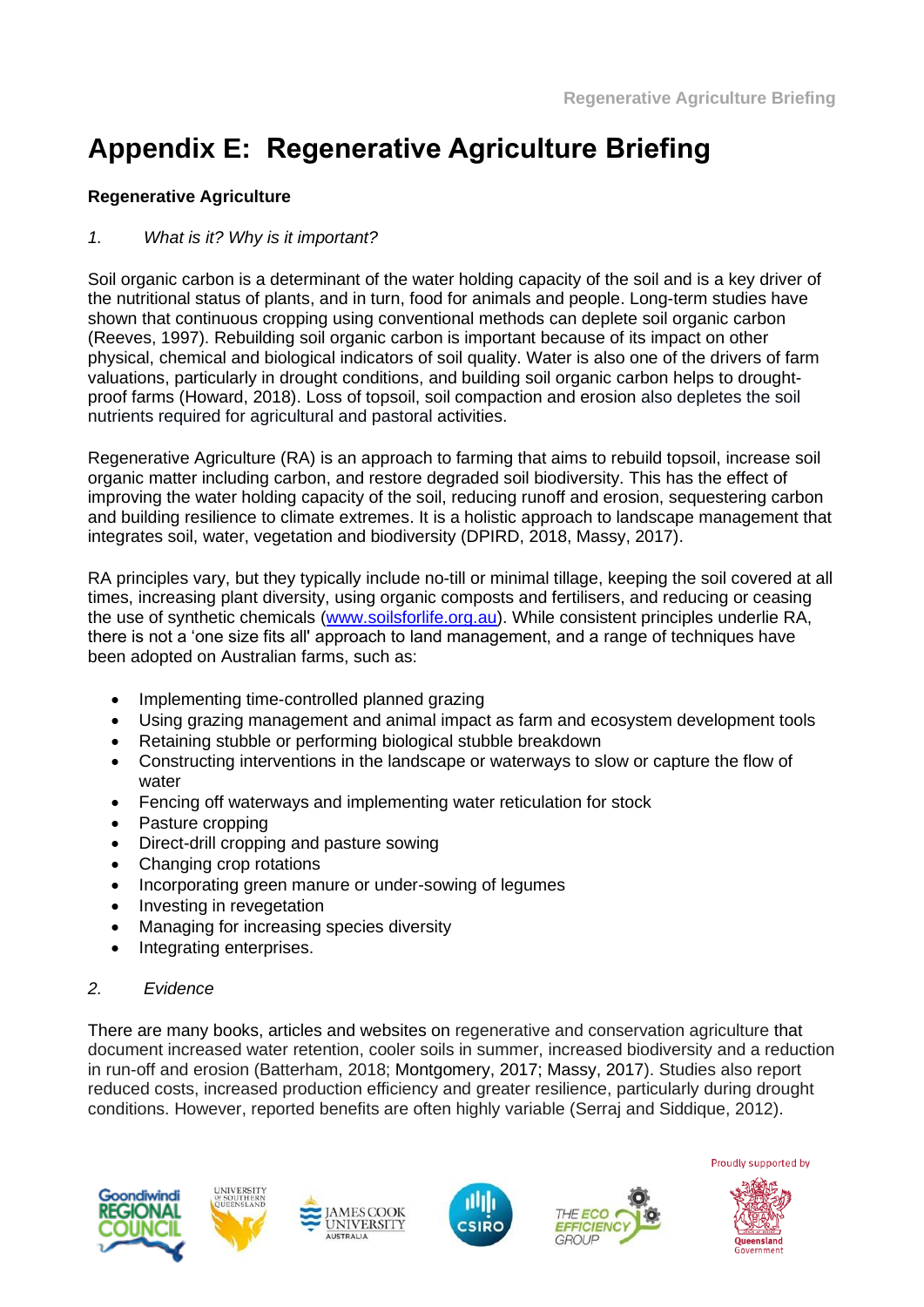Much of the reported evidence is anecdotal, and empirical studies often focus on the costs and benefits of individual farms before and after they transition to RA. There is also a paucity of studies that compare RA with conventional farming across regions and farming systems, or compare RA with farms that combine some RA principles (e.g. no-till) with precision agriculture and computer based technologies that improve efficiencies and environmental outcomes (Francis 2017).

Results can be misleading if studies of transitions on individual farms do not consider other interrelated trends such as weather conditions over the same period (Batterham, 2018). Objective, science-based studies using farming trials are necessary to fully understand any discrepancies between the scientific literature and the experience of farmers (Batterham, 2018). It will also dispel questions over whether farms achieve improvements with RA because their farms were previously depleted and intensive agriculture was no longer profitable.

One study compared RA with conventionally grown corn in the USA and found 10-fold more pests in insecticide-treated corn fields than on insecticide-free regenerative farms (LaCanne and Lundgren, 2018). Also, profits were 78% higher with RA even though grain production was 29% lower. The lower profits on the conventional farms were associated with the higher cost of seed, fertiliser and insecticides whereas higher profits on the RA farms was from higher crop value and from diversifying the revenue generated from the fields (e.g. cover mixes and livestock).

Another study, from NSW, compared the profitability of graziers whose farms exhibited healthy functional traits and biodiversity with all other sheep, sheep-beef and mixed cropping-grazing businesses in their regions (Ogilvy et al., 2018). The RA farms were often more profitable than comparable conventional farms, especially in dry years, and levels of farm profit were similar to industry benchmarks of 'elite' producers. The RA farmers also had significantly higher than average wellbeing than other NSW farmers.

Numerous case studies on the 'Soils for Life' website [\(www.soilsforlife.org.au\)](http://www.soilsforlife.org.au/) and in the report *Innovations for Regenerative Landscape Management* (Soils For Life, 2012) report higher profits resulting from lower expenditure on machinery, synthetic inputs and labour. Profits also increased when farms achieved higher sales prices for higher quality products. In many instances, yield, productivity and carrying capacity were higher or maintained once the farms had transitioned to RA. The case studies reported that production was generally more even across weather conditions under RA than on conventional farms that experienced profit peaks and troughs.

Soils for Life [\(www.soilsforlife.org.au\)](http://www.soilsforlife.org.au/) emphasise that there is not a 'one size fits all' approach to land management. Tailor-made approaches for different farming systems address the concerns of McGuire (2018), who argued that protecting the soil is hard to implement with crops like potatoes or carrots, because they require tillage to harvest them, and with small-seeded vegetables because they require precise shallow planting which is difficult to achieve when crop residues are retained between crops. McGuire (2018) also questioned some anecdotal evidence claiming large increases in productivity and topsoil depth on RA farms, but this only demonstrates the need for trials that measure differences across locations and across farming systems.

Satellite-based observations, combined with mapping of features such as soils, terrain, biomass and evaporation and information about farm management practices could be a way of comparing farming outcomes, including soil organic carbon, across wide areas quickly and comprehensively (Batterham, 2018).

*3. Current state and trajectory in Australia/Queensland?*











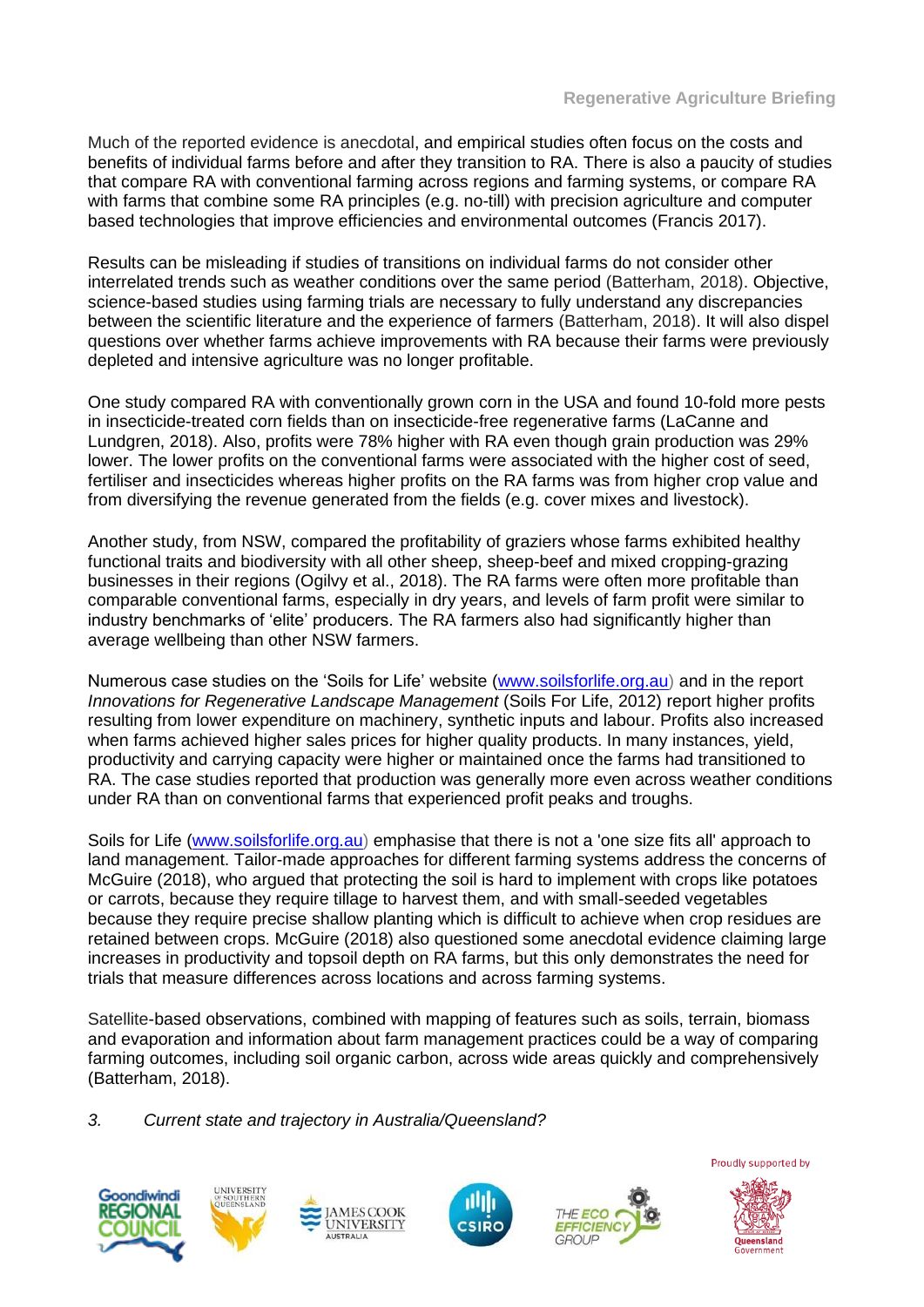RA has been practiced in Australia for many years by a relatively small number of farmers but is gaining in popularity [\(www.soilsforlife.org.au\)](http://www.soilsforlife.org.au/). It is not clear what the rate of uptake is, but there is considerable online interest across Australia from a broad range of farmers, community groups, governments and universities (See Section 6). Media, such as *The Land* and *The Conversation* have also featured recent articles on the topic.

There are numerous Australian and international websites that provide information to help farmers (See Section 6) and there is an obvious willingness of many RA farmers to share their knowledge and experiences. The Soils For Life website provides information, videos, case studies, mentoring and links to Australia-wide research programs [\(www.soilsforlife.org.au\)](http://www.soilsforlife.org.au/). In a series of case studies, farmers describe how they transitioned to RA, the costs and benefits of transitioning, and yields and landscape outcomes before and after transitioning.

#### *4. How does it work and what are the intervention options?*

Landscapes are complex systems and benefits can be highly variable, so a practical, flexible, and locally-tailored approach is needed (Serraj and Siddique, 2012). Charles Massy, an RA farmer, researcher, and educator advises farmers to find out what is going on in their district and suggests that it is not necessary to commit to huge investments in machinery or other things, but to try out small experiments to see what works. He provides many examples, including his own, in his book *Call of the Reed Warbler* (Massy, 2017).

#### *5. Challenges and opportunities for implementation*

By implementing RA strategies, many farmers are able to diversify their income stream by introducing complementary activities and increasing the range of products that they produce. One example is on farms that use pasture cropping methods, where crops are sown using no-till methods into perennial native pastures. Extra income can be sourced, for example, by incorporating grazing animals into the management system and by harvesting native grass seeds (See Section 6: Winona and Jillamatong farms).

[The Emissions Reduction Fund](https://www.environment.gov.au/climate-change/government/emissions-reduction-fund) is a potential source of income by incorporating approved methods to sequester soil carbon under pasture, crops or mixed farming systems. There is also potential for carbon sequestration from carbon plantings and from environmental plantings (Bryan et al., 2015).

Some RA farms gain organic certification and tap into the growing market of consumers, particularly in Asia, who are increasingly willing to pay for assurances around food safety (Stanway, 2016). Gaining organic certification can be a rigorous process to achieve food safety and quality assurances. The WA government website ['Going organic'](https://www.agric.wa.gov.au/small-landholders-western-australia/going-organic-what-you-need-know) provides useful information and links. Australian organic certifying organisations [accredited by the Australian Department of](http://www.agriculture.gov.au/about/contactus/phone/aco)  [Agriculture and Water Resources](http://www.agriculture.gov.au/about/contactus/phone/aco) include AUS-QUAL, Australian Certified Organic, Bio-Dynamic Research Institute, NASAA Certified Organic, Organic Food Chain, and Southern Cross Certified Australia. There are also international certification bodies such as Organic Growers of Australia and SAI Global.

There is a growing interest and investment in RA from business (e.g. fund and asset management – [Open Resolve Funds Management,](http://openresolve.com.au/) [Wide Open Agriculture,](http://www.wideopenagriculture.com.au/) and [SLM Partners\)](http://slmpartners.com/), superannuation funds (e.g. [VicSuper\)](https://www.vicsuper.com.au/about-us/news-and-media/archive/a-farming-revolution), banks (e.g. [BankAustralia\)](https://bankaust.com.au/about-us/news/planet/yass-farmers-leading-the-charge-for-project-drawdown/) and law firms (e.g. [Norton Rose Fulbright\)](https://www.nortonrosefulbright.com/en/knowledge/publications/f2cfcc38/regenerative-agriculture).

#### *6. Example/stories of implementation*











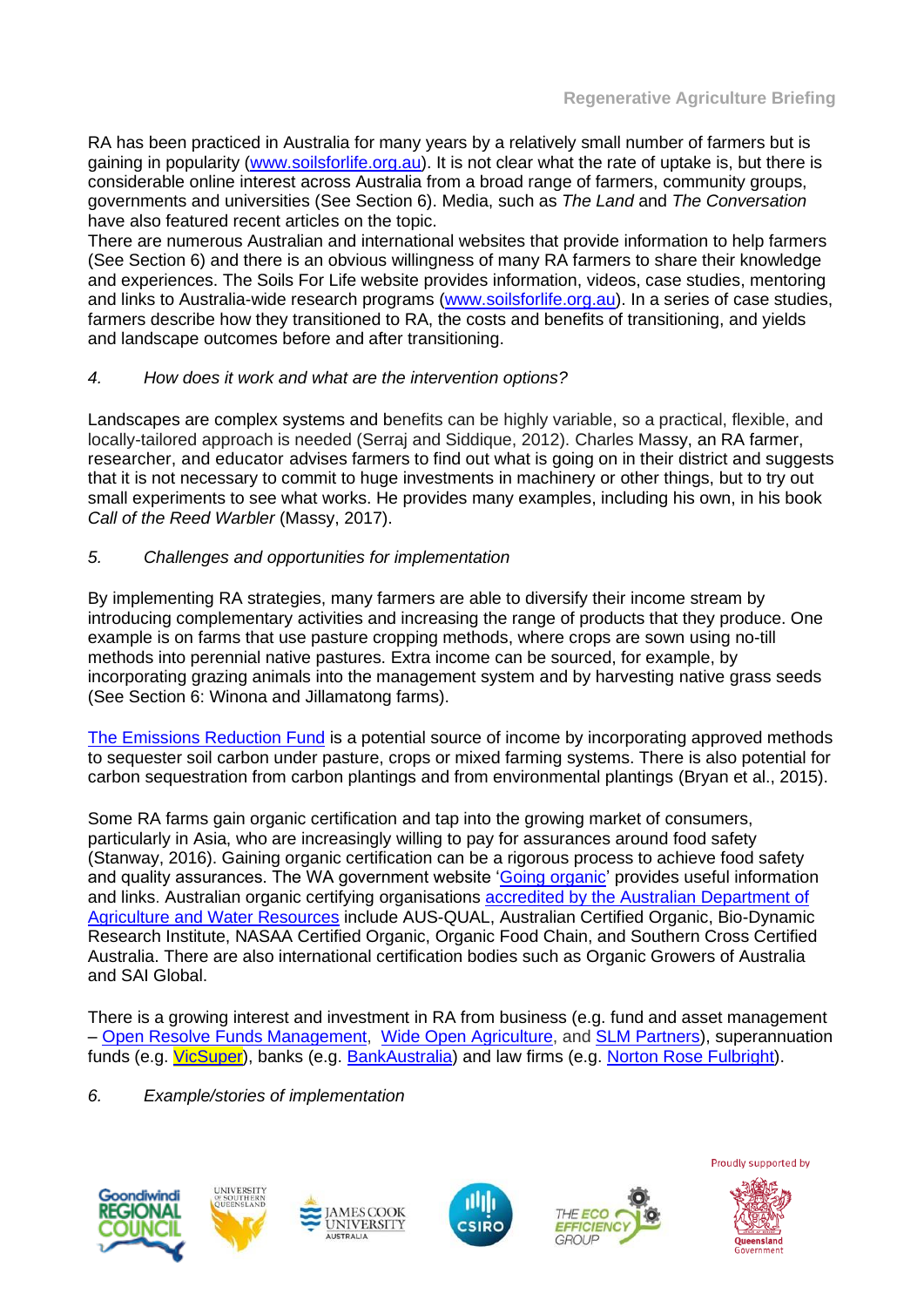There are many examples of challenges and opportunities can be found online, including on the SoilsForLife website [\(www.soilsforlife.org.au\)](http://www.soilsforlife.org.au/). Here are three stories of implementation:

The Seis family on Winona in NSW apply pasture cropping where no-till crops grown in perennial pastures are combined with sheep grazing. Since converting to RA, productivity (wool and grain) has been maintained, while annual costs have decreased by over \$120,000, and soil organic carbon has increased by 203% over ten years. Waterlogging declined and tree health and biodiversity improved. In the pasture, native perennial species increased from 10% to 80% and weeds declined from 60% to 5%. The family also run merino sheep, have sheep and kelpie studs, harvest native grass seed and have around 500 acres of pasture crops sown to oats, wheat and cereal rye. <https://soilsforlife03.worldsecuresystems.com/assets/doc/12%20Winona.pdf>

Martin Royds on Jillamatong in NSW practices holistic regenerative farming by implementing a range of ecological practices, including natural sequence farming, bio-dynamics and permaculture. He not only grazes beef cattle, but also harvests native grass seed, truffles, garlic and yabbies. He reports a significant reduction in costs, consistent profits, healthy soils and high personal wellbeing. [www.jillamatong.com.au](http://www.jillamatong.com.au/) and [www.soilsforlife.org.au](http://www.soilsforlife.org.au/)

The Laffy 1500 acre farm near Dalby was uneconomic, with outlays going on farm overheads, chemicals and fertilisers with income directly linked to market prices irrespective of production costs. They switched to organic RA, which they initially found daunting, but do not regret the shift despite the changeover costs, primarily on re-fencing and adding more water infrastructure. Labour costs increased because the cattle had to be moved more frequently, but finances improved by cutting out chemical costs. They found that talking to the right people and tapping into networks were key to their success.<https://www.laffyfamilyfarms.com.au/blog-organic-beef-and-lamb/>

#### *7. Links and Resources*

This list provides links to some of the many sites that provide information, case studies, videos, education, training and networking opportunities:

#### SoilsForLife - [www.soilsforlife.org.au](http://www.soilsforlife.org.au/)

An Australian non-profit organisation dedicated to encouraging the widest possible adoption of regenerative agriculture across rural, remote and urban environments.

#### RegenAG - <http://regenag.com/web/>

A community-based family enterprise providing farmers, professional organisations and communities with education, training and consultancy opportunities.

Regeneration International - <https://regenerationinternational.org/> An international organisation that engages with a network of over 250 partners and regenerative alliances through education, network building and policy work.

The Organic & Regenerative Investment Co-op - <https://organicinvestmentcooperative.com.au/> An organisation focussed on increasing the amount and productivity of organically and regeneratively managed farmland around Australia.

Healthy Soils Australia - [http://www.healthysoils.com.au](http://www.healthysoils.com.au/)

A collective of farmers, scientists, environmentalists and advocates that have consolidated and distilled research into commercial RA solutions and undertakes outreach, training and mentoring.











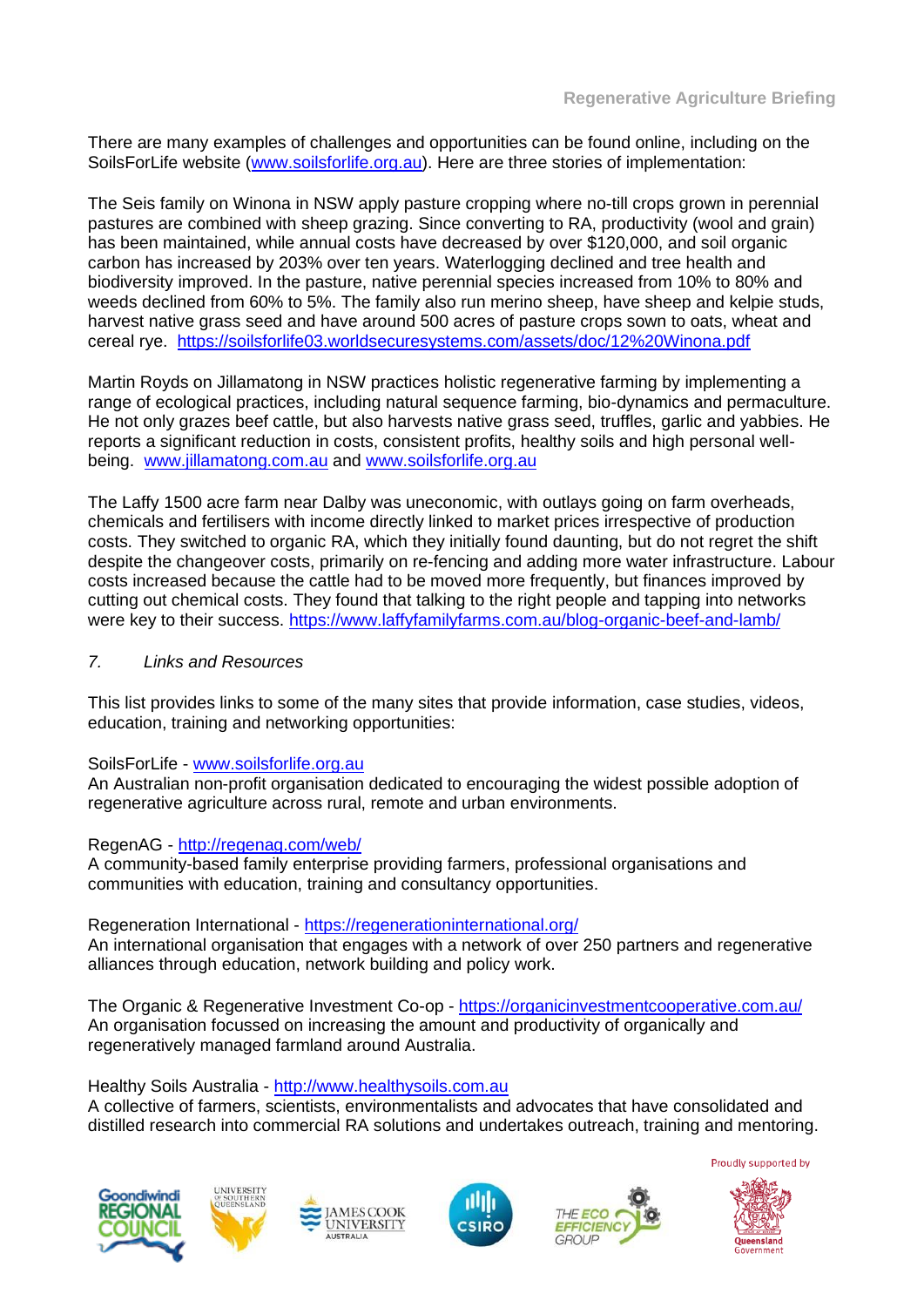The Mulloon Institute - <https://themullooninstitute.org/>

A research, education and advocacy not-for-profit organisation that connects environment, farming and society through practical demonstration.

Tarwyn Park Training – <https://www.tarwynparktraining.com.au/> Family run training, teaching the principles and implementation of Natural Sequence Farming.

[The WA Department of Primary Industries and Regional Development](https://www.agric.wa.gov.au/land-use/regenerative-agriculture-and-pastoralism-western-australia) provides information and links for RA and pastoralism.

Southern Cross University based research and collaborative hub between RA practitioners and researchers - [www.facebook.com/regener8ag](http://www.facebook.com/regener8ag)

Australian Institute of Ecological Agriculture - <http://ecoag.org.au/category/regenerative-farming/> A collective promoting and coordinating activities based on ecology, ethics, education, farming and food.

The No-Till Farmers Associations of [Victoria,](https://www.vicnotill.com.au/) Western Australia and South Australia are farmer driven organisations that promote the benefits of no-till and conservation farming systems.

FutureBeef: Climate Clever Beef - [https://futurebeef.com.au/knowledge-centre/climate-clever-beef](https://futurebeef.com.au/knowledge-centre/climate-clever-beef-project/)[project/](https://futurebeef.com.au/knowledge-centre/climate-clever-beef-project/) On-farm practices with the potential to improve methane emissions intensity of cattle production and increase carbon stored in soil and vegetation. This site includes links to publications, case studies, fact sheets and videos.

*8. References* 

Videos

Charles Massy <https://www.youtube.com/watch?v=Et8YKBivhaE>

Mangarara, New Zealand - [https://www.youtube.com/watch?v=ob\\_asuZ6OtE](https://www.youtube.com/watch?v=ob_asuZ6OtE)

Books, Journals and Websites

- Batterham, R. 2018. Conservation and regenrative versus intensive agriculture. Future Directions International. Available: [http://www.futuredirections.org.au/publication/conservation-and](http://www.futuredirections.org.au/publication/conservation-and-regenerative-versus-intensive-agriculture/)[regenerative-versus-intensive-agriculture/.](http://www.futuredirections.org.au/publication/conservation-and-regenerative-versus-intensive-agriculture/)
- Bryan, B., Hatfield‐Dodds, S., Nolan, M., McKellar, L., Grundy, M. and McCallum, R. 2015. Potential for Australian land‐sector carbon sequestration and implications for land use, food, water, and biodiversity: Report for the Australian National Outlook 2015. CSIRO, Australia.
- DPIRD. 2018. *Regenerative agriculture and pastoralism in Western Australia.* [Online]. Western Aatralia Government, Department of Primary Industries and Regional Development, Western Australia. Available: [https://www.agric.wa.gov.au/land-use/regenerative](https://www.agric.wa.gov.au/land-use/regenerative-agriculture-and-pastoralism-western-australia)[agriculture-and-pastoralism-western-australia.](https://www.agric.wa.gov.au/land-use/regenerative-agriculture-and-pastoralism-western-australia)
- Howard, M. 2018. *Australian farmers driving up profits through regenerative agriculture* [Online]. Available: [https://www.commercialrealestate.com.au/news/australian-farmers-driving-up](https://www.commercialrealestate.com.au/news/australian-farmers-driving-up-profits-through-regenerative-agriculture/)[profits-through-regenerative-agriculture/.](https://www.commercialrealestate.com.au/news/australian-farmers-driving-up-profits-through-regenerative-agriculture/)